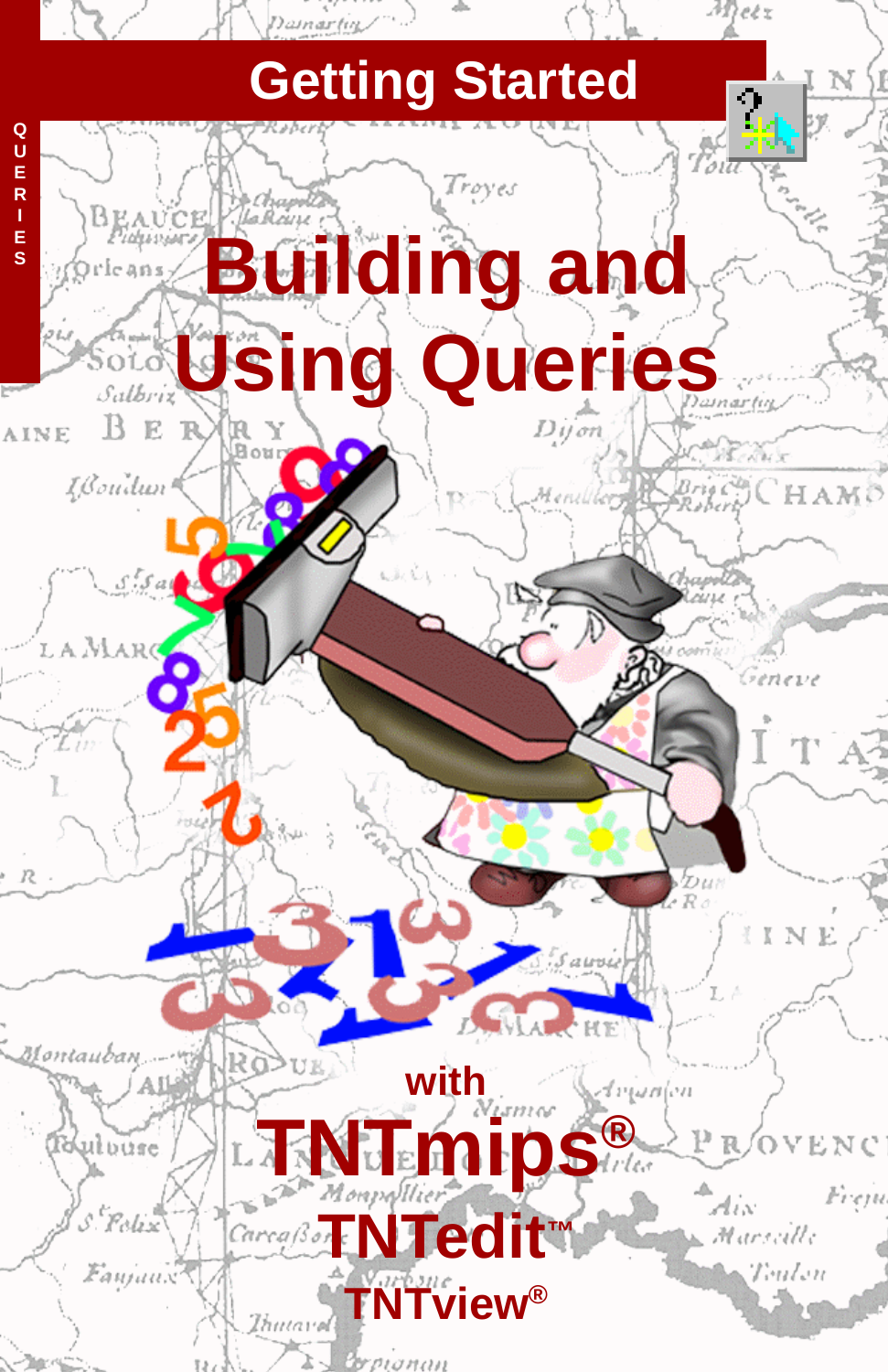## **Before Getting Started**

This booklet introduces you to the use of database queries in the TNT products and shows you how to construct queries to utilize the attribute information attached to your vector, CAD, and TIN objects. The query process may seem complex at first, but this series of step-by-step exercises leads you through the required structure and syntax of queries, progressing from simple one-line examples to queries with multiple condition statements and processing loops.

**Prerequisite Skills** This booklet assumes that you have completed the exercises in *Getting Started: Displaying Geospatial Data* and *Getting Started: Navigating*. Those exercises introduce essential concepts and skills that are not covered again here. Please consult those booklets and the TNTmips reference manual for any review you need.

**Sample Data** The exercises presented in this booklet use sample data that is distributed with the TNT products. If you do not have access to a TNT products CD, you can download the data from MicroImages' web site. In particular, this booklet uses sample files in the QUERY data collection. Make sure that you have a copy of the sample data on your hard drive so changes can be saved when you use the objects in these files.

**More Documentation** This booklet is intended only as an introduction to the use of database queries. Consult the section entitled "Display Vector, CAD, and TIN by Query" in the Display volume of the TNTmips reference manual for more information on the Query Editor, and Appendix 2: Database Queries for a complete reference on query commands and functions.

**TNTmips® and TNTlite®** TNTmips comes in two versions: the professional version and the free TNTlite version. This booklet refers to both versions as "TNTmips." If you did not purchase the professional version (which requires a hardware key), TNTmips operates in TNTlite mode, which limits object size and does not allow export.

Database queries can also be used to control the display of geospatial objects in TNTview, and to select elements for editing in TNTedit. All exercises in this booklet can be completed in TNTlite using the sample geodata provided.

*Randall B. Smith, Ph.D., 17 September 2001*

It may be difficult to identify the important points in some illustrations without a color copy of this booklet. You can print or read this booklet in color from MicroImages' web site. The web site is also your source for the newest Getting Started booklets on other topics. You can download an installation guide, sample data, and the latest version of TNTlite.

**http://www.microimages.com**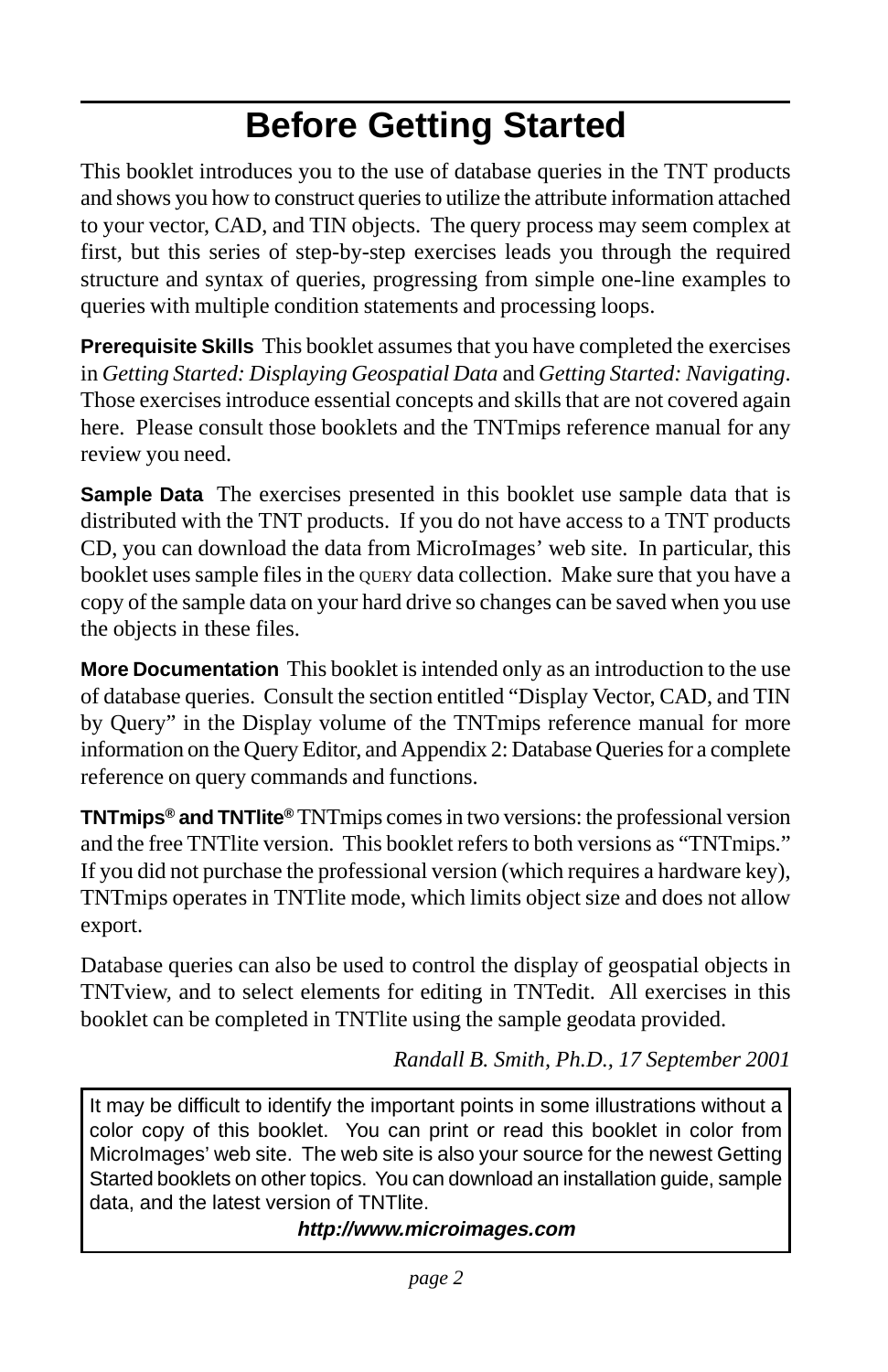## **Welcome to Building and Using Queries**

TNTmips gives you great flexibility to use the database attributes of vector, CAD, and TIN objects to control the display and printing of the object, or to select elements for use in various processes. Database queries provide the most complete and versatile means to utilize this attribute information.

A **database query** is a set of instructions defining attribute criteria that are used to select records from a database. The specific spatial elements (such as lines or polygons) to which those records are attached are then automatically selected for the current process. A query applies to a specific element type, and you can simultaneously use separate queries for different element types in an object. In Spatial Data Display, the Style By Script option allows you to specify display parameters for selected elements on the basis of attributes. The attribute information you refer to in queries can be qualitative (such as a class name), or quantitative (such as crop yield values).

Queries must use a standard "grammar and syntax" that TNTmips understands. The query language used is a subset of the TNTmips Spatial Manipulation Language (SML). You compose queries in the Query Editor window, which has menus that simplify construction of valid queries by letting you choose fields from the available database tables and insert symbols and functions from list windows that outline the correct syntax. The Query Editor also provides a syntax checker to help you find errors before applying the query.

The exercises in this booklet use queries to select or style elements in a vector object for display. Keep in mind, though, that queries can be used in any process that selects component elements in vector, CAD, or TIN objects. In addition, you can use queries in some raster processes to select cell values for processing.



#### **STEPS**

- $\boxtimes$  make sure that you have a copy of the sample data in the QUERY data collection on your hard drive
- **Ø** launch TNTmips
- launch the Spatial Data Display process and select New 2D Group from the toolbar

The exercises on pages 4-9 introduce the structure of simple query statements, comparison operators, and some useful tools for building and checking queries. Pages 10-17 cover query structures involving compound statements, the use of variables and comments, and using queries to check database record attachments. Styling by Script is introduced on pages 18-19, along with the use of conditional "if-thenelse" constructions. Examples of queries based on the spatial and topological attributes of vector objects are found on pages 20-23. Pages 24-25 show scripts to create computed fields in database tables, while pages 26-27 provide examples of queries that are useful in editing vector objects.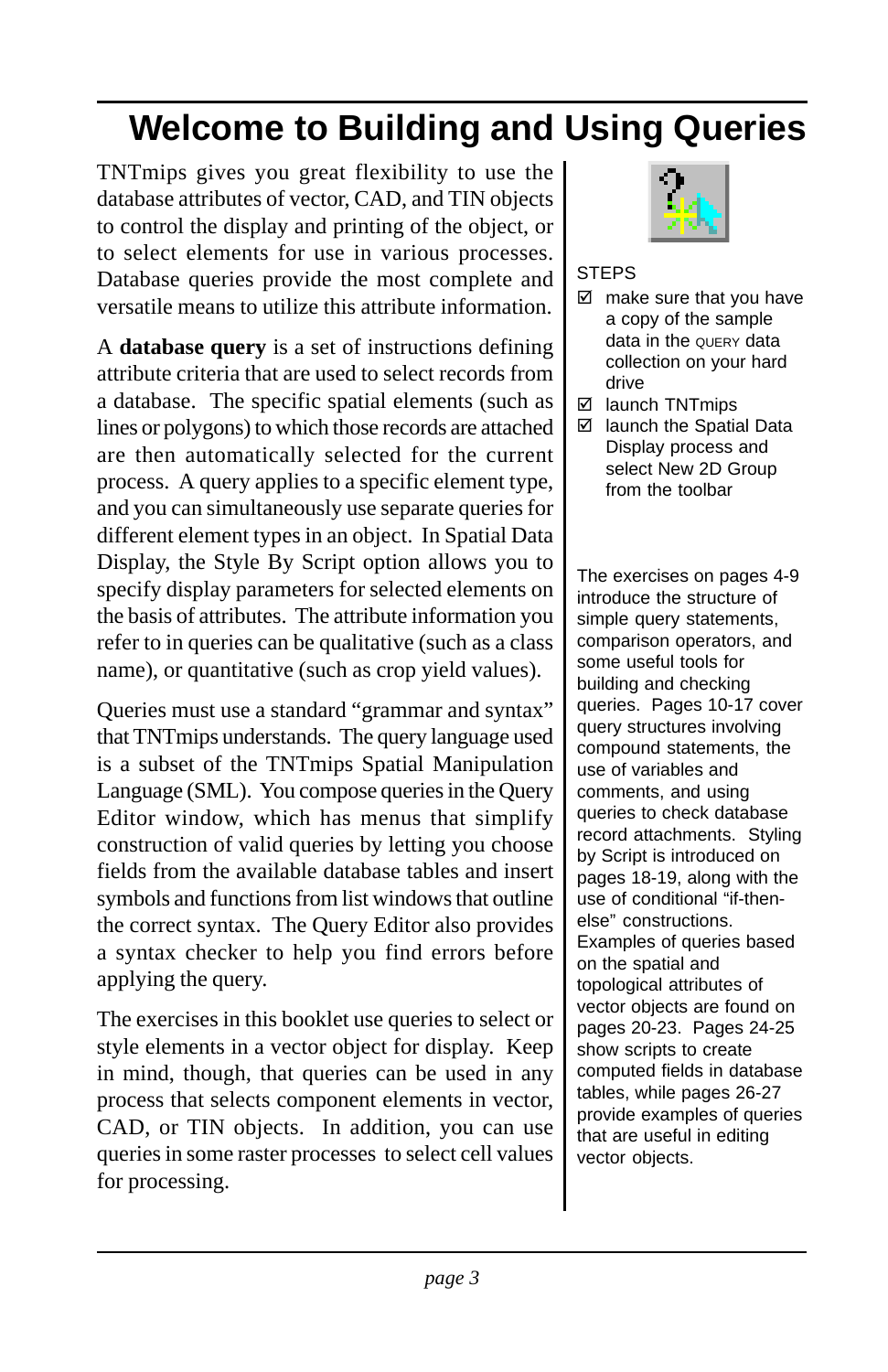## **Select by Querying a Single Field**

#### **STEPS**

- $\boxtimes$  click the Add Vector icon button and select Add Vector Layer from the dropdown menu
- Select the CBSOILS\_LITE object from the CB\_SOILQ Project File in the QUERY data collection
- in the Vector Object Display Controls window, check that the Select option on the Lines tabbed panel is set to All
- set the Select option on the Labels panel to None
- $\boxtimes$  check that the Style option on the Polygons panel is set to By **Attribute**

The simplest form of query selects a specific type of spatial element (such as polygons, lines, or points in a vector object) on the basis of the values for a single database attribute. In this exercise you enter a simple query that selects soil map polygons in a vector object for display. Each soil type has associated values for maximum potential yield for several crops. The query selects polygons for which the potential crop yield for wheat is greater than 35 bushels per acre. The query statement has the form:

Attribute Comparison

Omparison<br>Operator Value

The query must specify which database table contains the attribute information, and in which field it is found. This "attribute location" information must be entered in the form TABLE.FIELD. The value in

Object Points Lines Nodes | Labels Polygons Select: By Query  $=$  Specify. Style: By Attribute  $=$  Specify.

- set the Select option on the Polygons panel to By Query and click on the adjacent Specify button
- in the Query Editor window, type the following text exactly (including capitalization):

YIELD.WHEAT > 35

**Ø** click [OK] in the Query Editor window



 $\boxtimes$  click [OK] in the Vector Object Display Controls window to accept the display settings and display the vector object this example is a simple numeric value, and the comparison operator is the "Greater than" operator  $($  >  $)$ .



Since line selection was set to All, the outlines of all soil polygons are drawn. The polygons selected by the query are filled with colors and fill patterns that are based on the soil type and that were previously set up for display By Attribute. Several soil types meet the wheat yield selection criterion. Unselected polygons remain unfilled.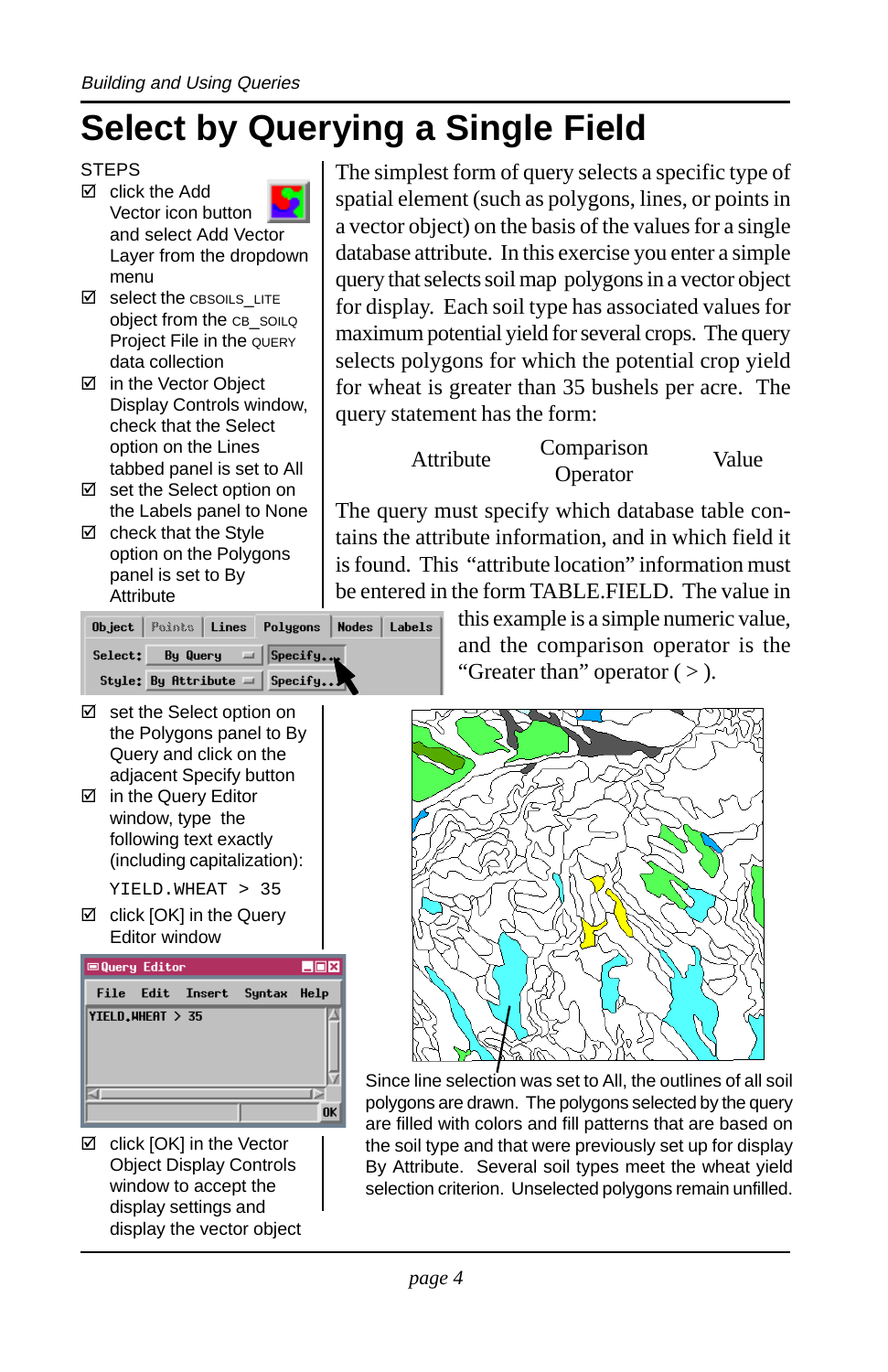$\boxtimes$  click on the Vector icon in the Layer icon row to open the Vector Object Display Controls window  $\boxtimes$  click on Select: [Specify] in the Polygon Options

 $\boxtimes$  highlight "> 35" in the Query Editor window and press <Delete>  $\boxtimes$  open the Insert menu and select Operator

### **Using the Insert Operator Option**

**STEPS** 

panel

The previous query selected soil polygons belonging to several soil type classes. Let's refine the selection criterion so that the query selects only those polygons with a potential wheat yield of exactly 38 bushels per acre. To specify this selection criterion, use the "Equal to" operator  $(==, double equal sign)$  in the query statement. The Insert / Operator menu option in the Query Editor opens the Insert Operator window, which lets you choose the operator from a scrolled list and insert it into the query statement at the current cursor location.

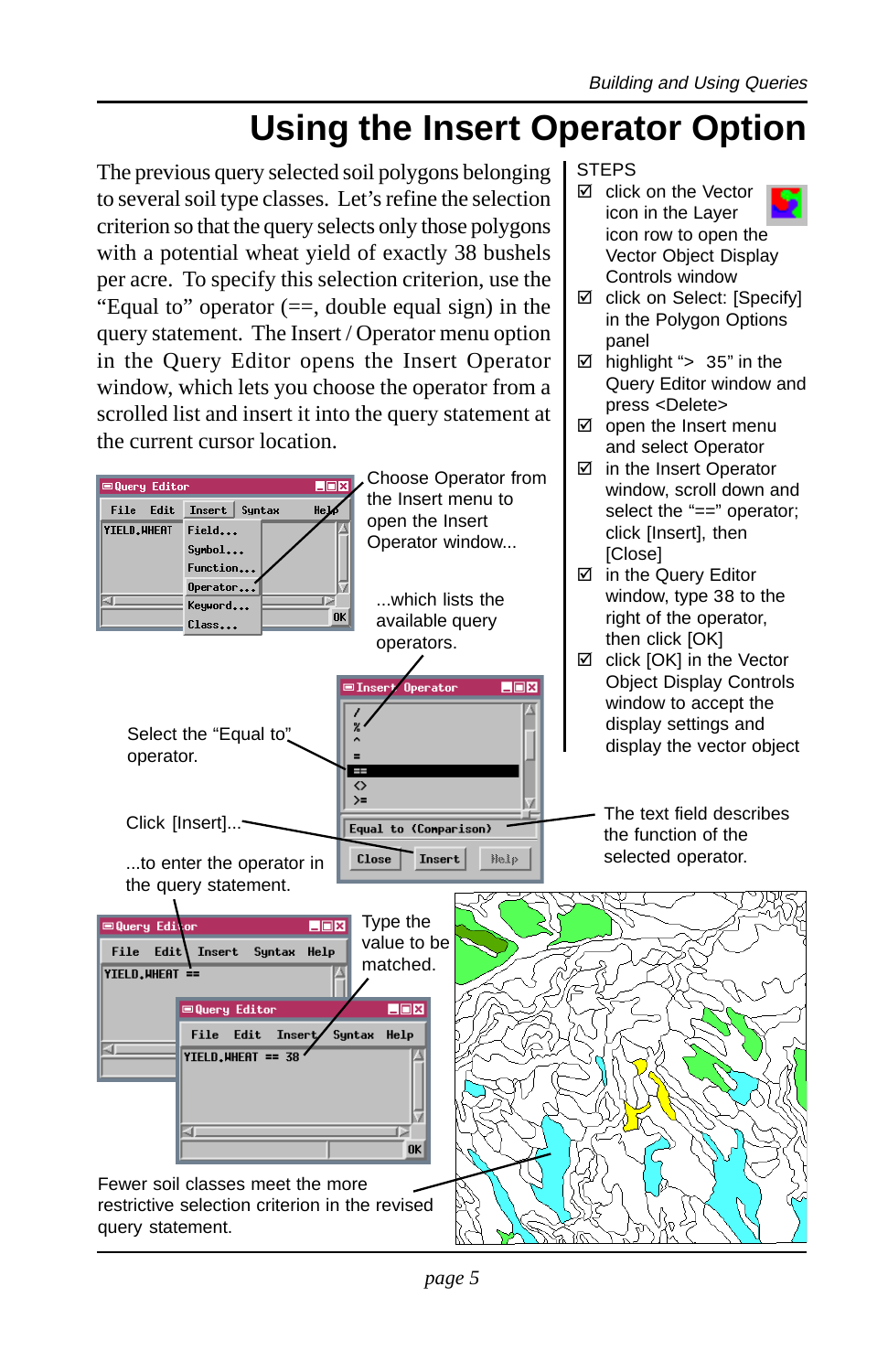## **Using the Insert Field Option**

### **STEPS**

- □ open the Vector Object Display Controls window and the Query Editor window
- $\boxtimes$  select YIELD. WHEAT in the existing query and press <Delete>
- $\boxtimes$  open the Insert Menu and select Field
- $⊓$  in the Insert Field window that opens, click on YIELD in the Table list
- **M** click on OATS in the Field list, then click **[Insert]**
- **Ø** click [Close] on the Insert Field window
- $\boxtimes$  change the value on the right side of the query statement to 43, then click [OK]
- □ click [OK] in the Vector Object Display Controls window

This query selects several of the same soil classes selected by the first query (page 4).



**CLASS** 

YTFI D

You can also use the Insert/Field menu option in the Query Editor to help construct or modify queries. This option opens the Insert Field window, from which you can choose the Table and Field and automatically insert the attribute location information into your query statement in the correct form.



| <b>EQuery Editor</b><br>EDX     |
|---------------------------------|
| File/Edit Insert<br>Syntax Help |
| YIELD.OATS == 38                |
| LOX<br><b>■Query Editor</b>     |
| File Edit Insert<br>Suntax Help |
|                                 |
| <b>YIELD.0ATS == 43</b>         |
|                                 |
|                                 |
|                                 |
| 0K                              |

Change the value on the right side of the statement to 43.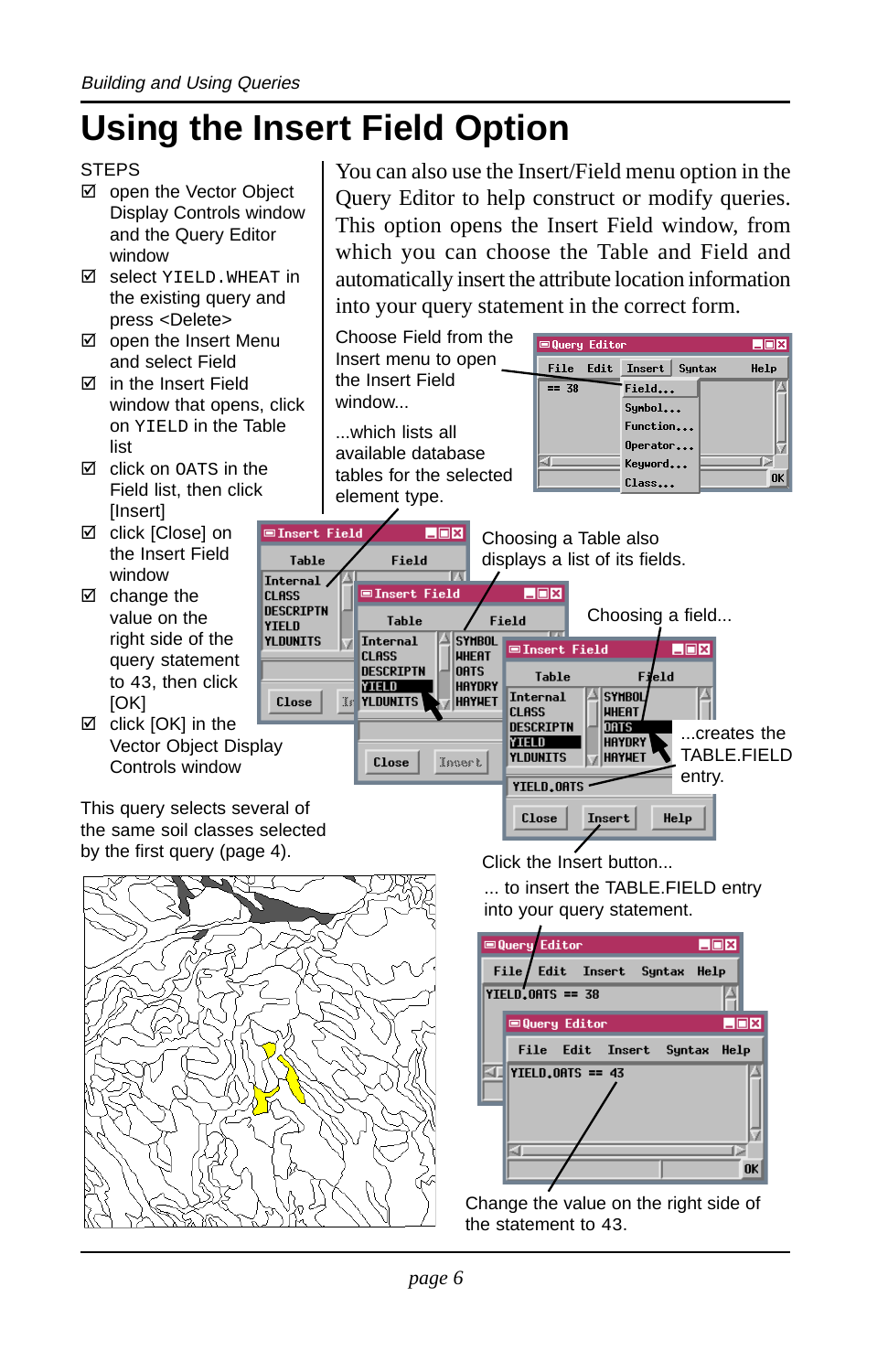### **Querying a String Field**

The query language used in TNTmips is casesensitive. If the table CLASS contains a field called Class, the TABLE.FIELD entry must read CLASS.Class; if you enter it as CLASS.CLASS, the query process will not find the field and will indicate there is an error in the query. Using the Insert Field procedure helps you avoid this type of problem.

The database fields you have used in your queries so far have contained numeric data. The YIELD table for CBSOILS LITE also contains a field named SYMBOL with soil type symbols in String format. The term "string" is short for "character string," which means that the field is not evaluated numerically, and can contain text and other nonnumeric characters. String fields may contain numerals (for example, CLASS1), but they are read as characters rather than as numbers. String values in query statements must be enclosed in double quotes, and are also case-sensitive.

#### **STEPS**

- ⊠ open the Vector Object Display Controls window and the Query Editor window
- $\boxtimes$  select YIELD. OATS in the existing query and press <Delete>
- $\boxtimes$  use the Insert Field procedure to insert YIELD.SYMBOL on the left side of the query statement
- $\boxtimes$  change the value on the right side of the query statement to "KaB" (including the double quotes), then click [OK]
- $\boxtimes$  click [OK] in the Vector Object Display Controls window

| EDX<br><b>■Insert Field</b>                                              |                                                   |
|--------------------------------------------------------------------------|---------------------------------------------------|
| Table                                                                    | Field                                             |
| <b>Tnternal</b><br><b>CLASS</b><br><b>DESCRIPTN</b><br>YIELD<br>YLDUNITS | SYMBOL<br>⊮4ғат<br>ATS<br>HAYNRY<br><b>HAYHET</b> |
| <b>YIELD.SYMBOL</b>                                                      |                                                   |
| Close                                                                    | <b>Tnsert</b><br>Help                             |

The SYMBOL field contains string values.

Enclose a string value in double quotes.



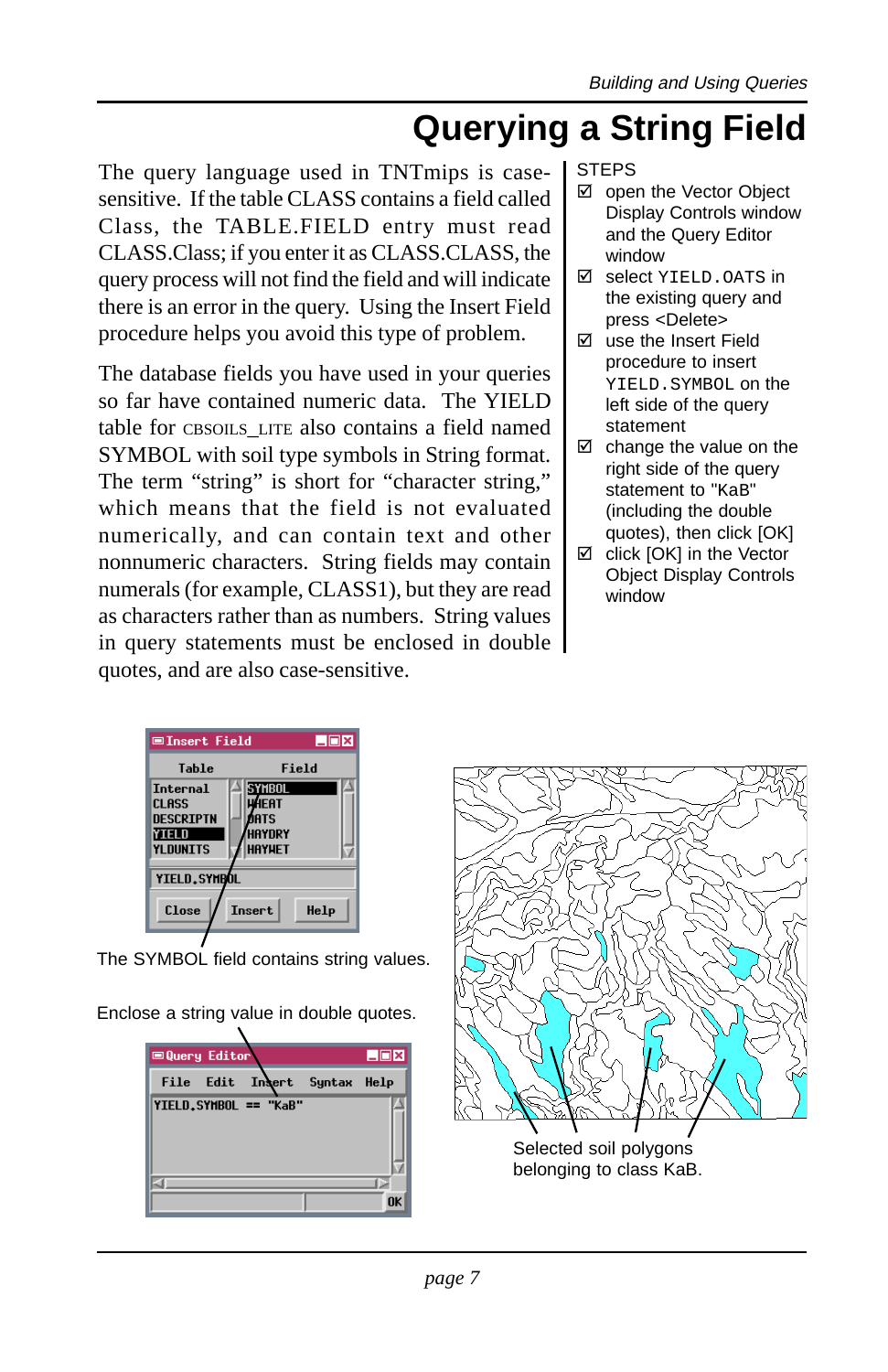## **Checking Query Syntax**

- ⊠ open the Vector Object Display Controls window and the Query Editor window
- $\boxtimes$  manually change the left side of the existing query statement to CLASS.CLASS (all capitals)

The rules concerning capitalization and use of quotes for string values are examples of the syntax of the TNTmips query language. Query syntax is checked automatically when you click [OK] to execute the query, and when you choose Close from the File menu to close the Query Editor. (If the query contains a syntax error when you try to close the Query Editor, the window remains open and an error message is displayed.)

| <b>□ Query Editor</b>  | LOX                     |
|------------------------|-------------------------|
| Edit<br>Insert<br>File | Help<br>Suntax          |
| CLASS.CLASS == "KaB"   | Check                   |
|                        | List                    |
|                        | SML Documentation       |
|                        | Query Documentation     |
|                        | Save Class Reference    |
|                        | Save Function List      |
|                        | Save Function Reference |
|                        | Debug                   |

- choose Check from the Syntax menu
- $\boxtimes$  note the error message, then click [OK] on the Message window.
- $\boxtimes$  change the left side of the query statement to CLASS.Class
- $\boxtimes$  choose Check from the Syntax menu
- ! note the "Syntax OK" message

In this example the cursor is placed at the end of the invalid TABLE.FIELD entry.

You can check the syntax of a query before executing it by choosing Check from the Syntax menu in the Query Editor. The process can find misspellings, missing parentheses or other symbols, or references to nonexistent database fields.

The process starts checking at the beginning of the query. If no syntax errors are encountered, the message line at the bottom of the Query Editor window reads "Syntax OK." If a syntax error is detected, the text cursor is placed at the end of the first component of the statement that the computer could not interpret, and an error message appears in the message line. In this example, the query checker detected that there is no database field named CLASS in table CLASS, so the cursor is placed at the end of the CLASS.CLASS entry. After correcting a syntax error, you can use the Syntax option again to check for errors in the remainder of the query.



In more complex queries, the syntax error may actually be the result of something missing after the point where the cursor is placed, such as a closing parenthesis or the 'end' statement of a begin / end loop.



STEPS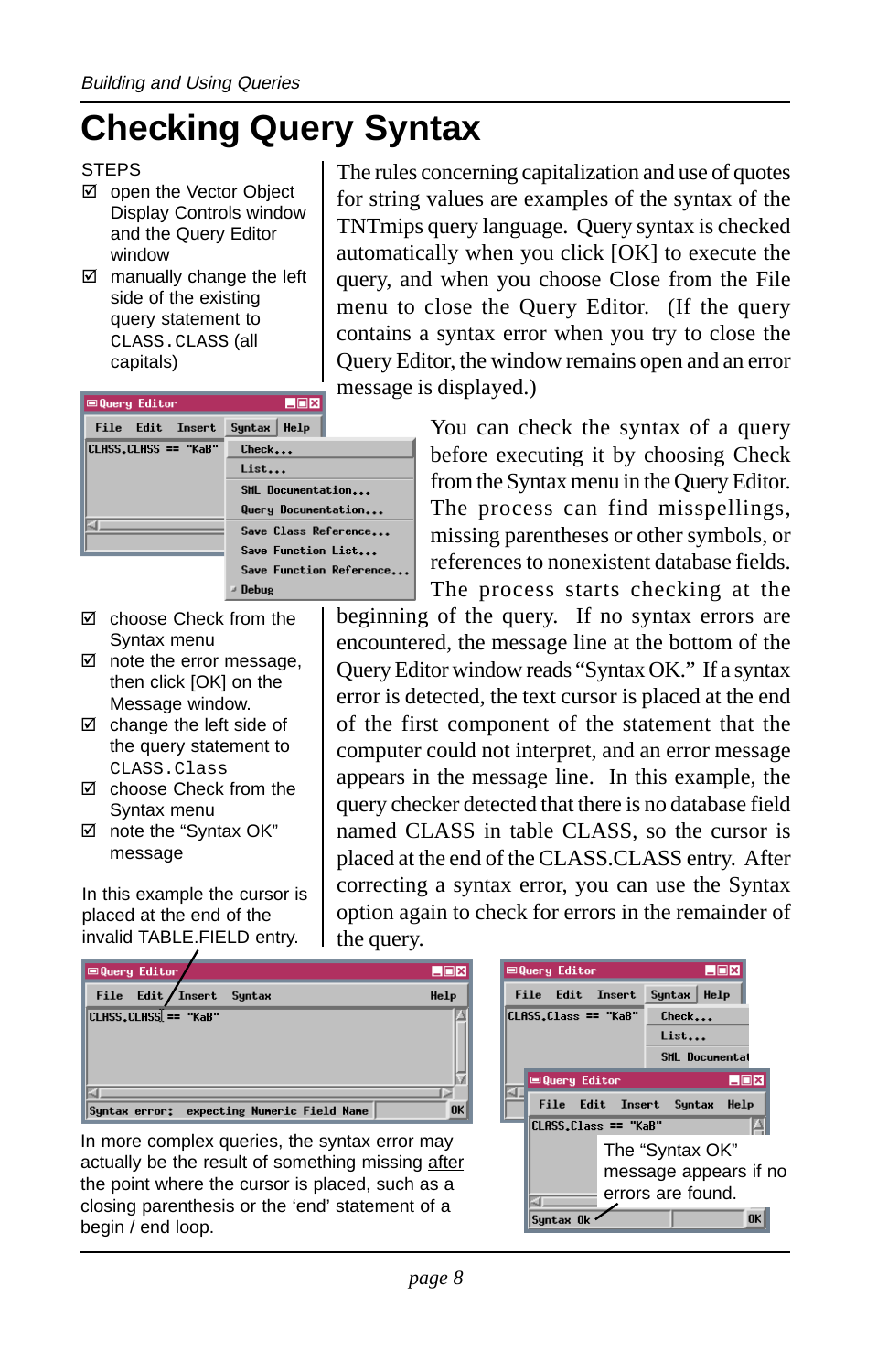### **Using Calculations in Queries**

YIELD.

The value on the right side of a query statement can also be provided by a database field or a calculation involving a database field. Calculations in queries can use standard arithmetic operations: addition  $(+)$ subtraction  $(-)$ , multiplication  $(*)$ , and division  $($ You can enter the operation symbols from the Inser Operator window if you wish. The Insert

/ Function option provides access to

trigonometric and other mathematical functions that can also be used in query statements. The sample query for this exercise selects soil polygons for which the potential yield for oats is exactly 5 bushels per acre greater than the yield for wheat.

By now you have probably noticed that the last query used for a particular object and element type is automatically stored with the object and is opened the next time you select the same By Query option. If you wish to store several queries for the same object for future use, you can use the Save and Save As options on the Query Editor's File menu. These options allow you to save the query currently displayed in the Query Editor window as a text file with a .QRY file extension, or as a text object in a Project File. To recall a stored query, use the Open option on the File menu.



| n<br>n |   | <b>STEPS</b><br>☑ choose New from the<br>File menu |
|--------|---|----------------------------------------------------|
| .s     | ы | use the Insert                                     |
|        |   | procedures and / or                                |
|        |   | manual entry to create                             |
| rt.    |   | the following query                                |
|        |   | statement:                                         |
| .OATS  |   | $==$ YIELD. WHEAT $+$                              |

- choose Save As from the File menu, then \*.QRY File from the menu that opens
- $\boxtimes$  use the standard File Selection window to name a new file to contain the query
- $\boxtimes$  click [OK] in the Query Editor window
- □ click [OK] in the Vector Object Display Controls window

Usually a query will work only with a specific object because of a reference to a unique database field. If you have a series of objects with identical database formats, or the query refers only to fields in standard tables created by TNTmips, then you can use the same query for any of the objects.

| <b>■Query Editor</b>    | LOX                           |
|-------------------------|-------------------------------|
|                         | File Edit Insert Suntax       |
|                         | YIELD.OATS == YIELD.WHEAT + 5 |
| <b>EQuery Editor</b>    | $\Box$ $\Box$ x               |
|                         | File Edit Insert Syntax       |
| <b>Neu</b>              | == YIELD.WHEAT + 5            |
| <b>D</b><br><b>Open</b> |                               |
| Sasse                   |                               |
| Save As                 | *.QRY File                    |
| Close                   | RVC Object<br>0K              |
|                         |                               |

Choose RVC Object to store the query as a text object in a Project File.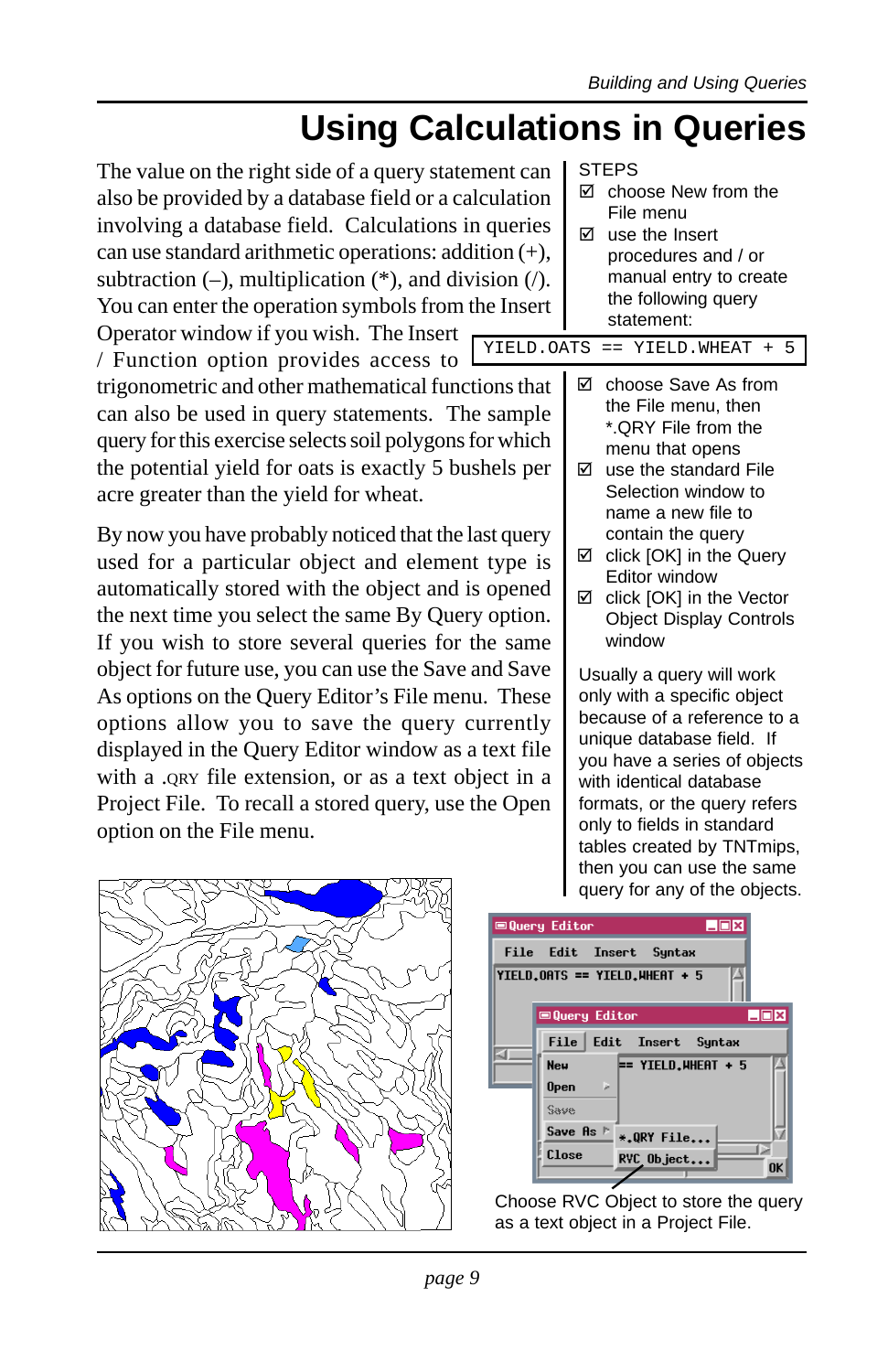## **Compound Queries**

### **STEPS**

- ⊠ open the Vector Object Display Controls window and the Query Editor window
- **M** choose New from the File menu
- $\boxtimes$  use the Insert procedures and / or manual entry to create the following query:

Each of the queries used in the previous exercises employs a single selection comparison to choose polygons for display. In many cases you may need to select elements using a combination of several criteria. A series of selection comparisons in a query statement must be related to each other by one or more logical operators from set theory, such as "and," "or," and "not." These operators must be entered in all lowercase letters. You can insert logical operators

YIELD.WHEAT > 34 and YIELD.OATS > 40

- $\boxtimes$  click [OK] in the Query Editor window and in the Vector Object Display Controls window
- $\boxtimes$  repeat above steps but substitute "or" for "and" in the query statement



in query statements using the Insert Operator procedure.

When two comparisons are linked by the logical "and" operator, both comparisons must be true in order to make the entire query statement true and select the element. When two comparisons are linked by the logical "or" operator, the query statement is true if either of the individual comparisons is true. Elements meeting either criterion are selected.

A long query statement may continue onto additional lines, though you may wish to indent subsequent lines to make it clear that they are part of one statement.



Polygons for which potential wheat yield is over 34 bushels per acre, and potential oat yield is over 40 bushels per acre.



Polygons for which either potential wheat yield is over 34 bushels per acre, or potential oat yield is over 40 bushels per acre.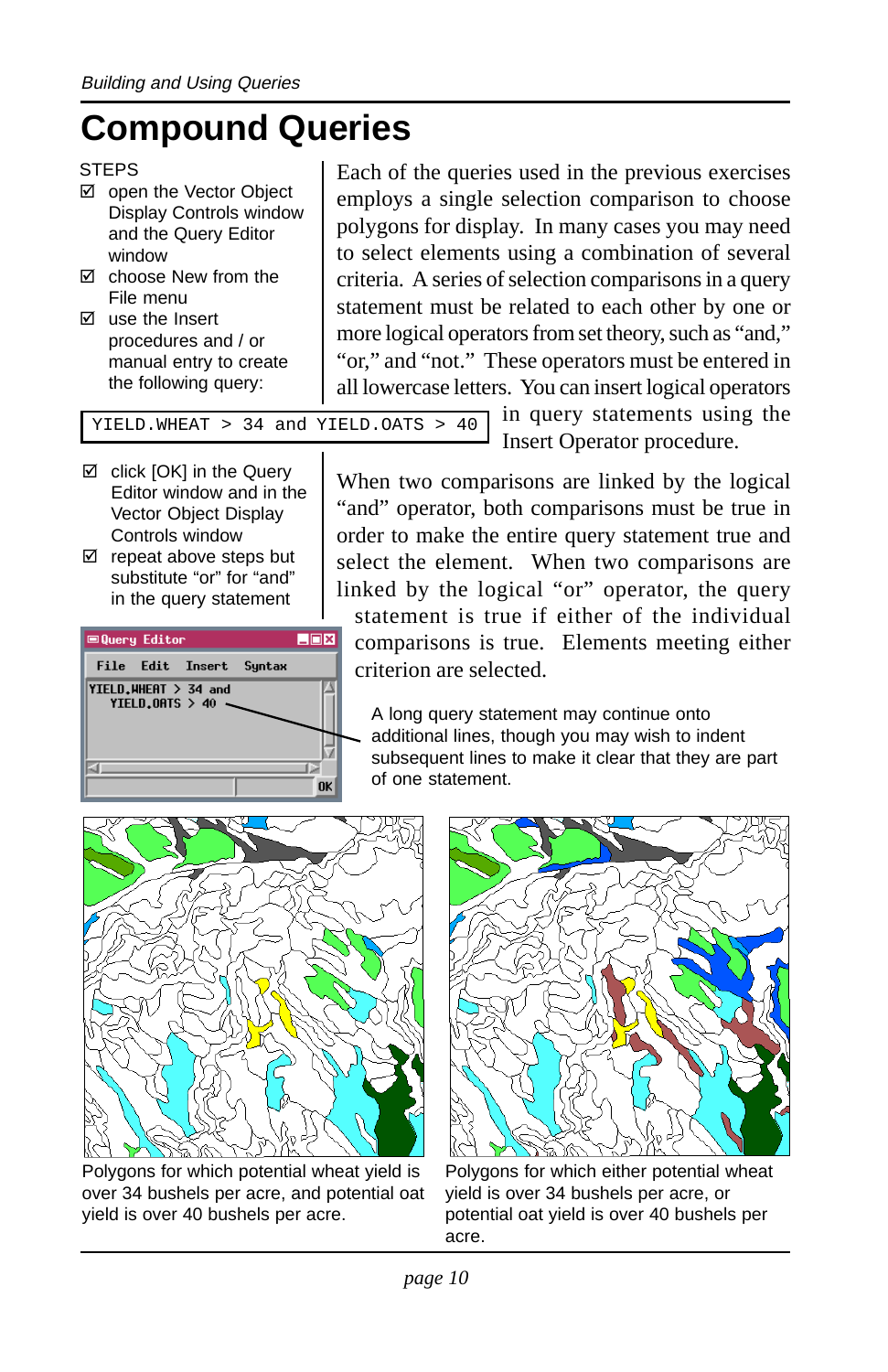## **Using the "not equal to" Operator**

YIELD.WHEAT <> 0 and

Most of the soil types in the Crow Butte area have a higher potential yield for oats than for wheat, but wheat usually brings a higher price than oats when the crop is sold. Let's assume the crop prices per bushel are \$3.25 for oats and \$4.00 for wheat. This example query is used to identify soil types for which the total potential crop price per acre for oats (potential yield in bushels per acre times price per bushel) is greater than or equal to that for wheat.

This query is complicated by

the fact that the potential crop yield for soil types that cannot be cultivated is 0, and such soil types would satisfy the selection comparison in the second line of the query. The first line of the query excludes the zero-yield soil types, and illustrates the use of the "not equal to" operator ( $\leq$  or != ). This statement selects polygons for which the potential yield for wheat is not equal to 0. Only these polygons are subjected to the price comparison in the second line.

**STEPS** 

YIELD.OATS  $*$  3.25 >= YIELD.WHEAT  $*$  4.00

- open the Vector Object Display Controls window and the Query Editor window
- $\boxtimes$  choose New from the File menu
- $\boxtimes$  use the Insert procedures and / or manual entry to create the following query:

 $\boxtimes$  click [OK] in the Query Editor window

 $\boxtimes$  click [OK] in the Vector Object Display Controls window

| LOX<br><b>■Insert Operator</b> |
|--------------------------------|
| $\ddot{\phantom{0}}$           |
| Ξ                              |
| $==$                           |
| ◇<br>}}                        |
|                                |
| $\overline{ }$                 |
| Not equal to (Comparison)      |
| Close<br><b>Insert</b><br>辣椒   |





Polygons for which a crop of oats would bring a higher price per acre than wheat, assuming the potential crop yields and the stated prices per bushel.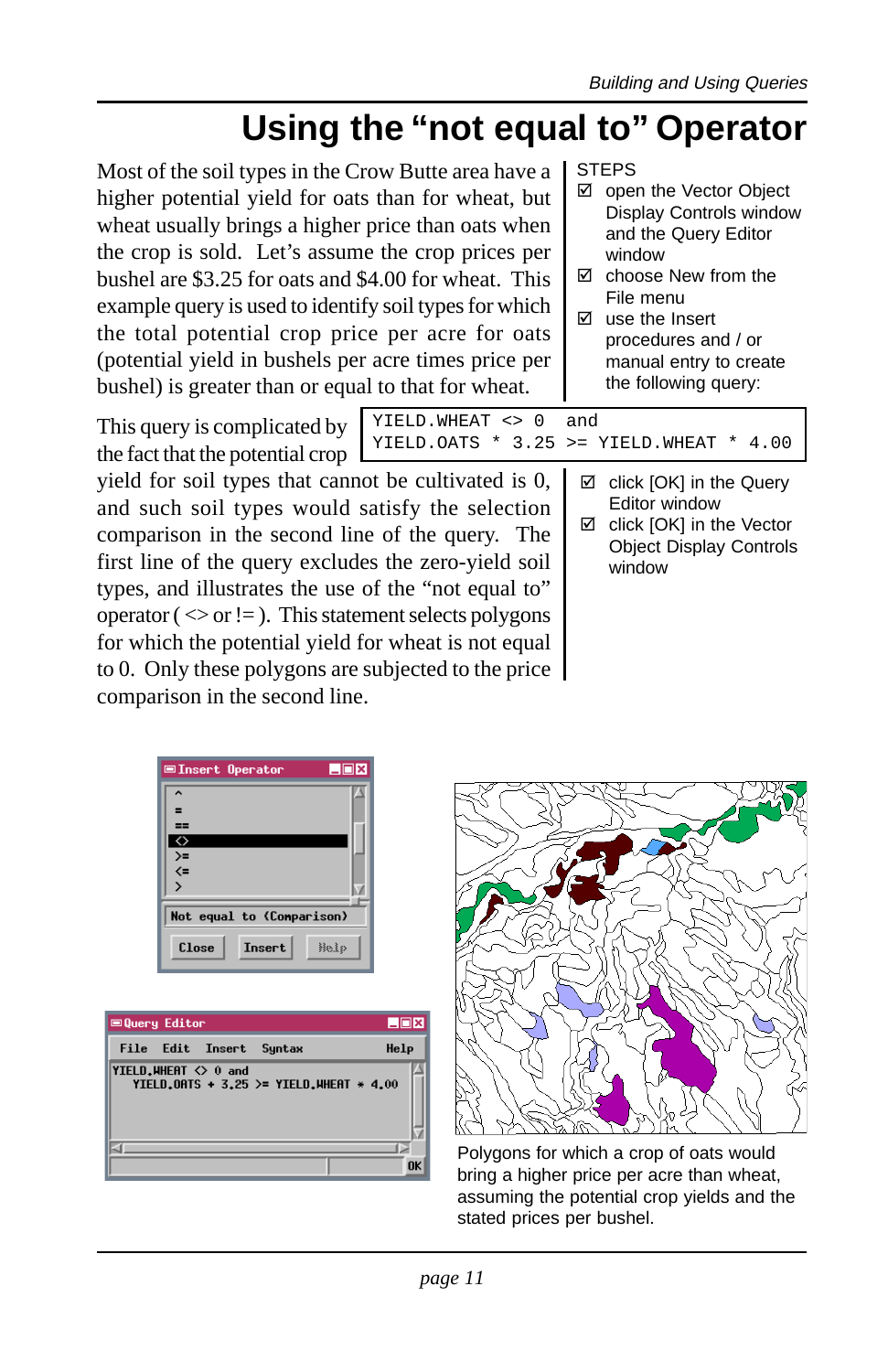### **Using Comments and Variables**

#### **STEPS**

- ⊠ open the Vector Object Display Controls window and the Query Editor window
- $\boxtimes$  choose New from the File menu
- $\boxtimes$  use the Insert procedures and / or manual entry to create the following query:

You can enhance the readability and later usefulness of queries by including comments. A comment begins with the "#" symbol, and may be on a line by itself or at the end of a statement. You can use comments within the query to explain individual statements, and an introductory comment to provide an explanation of the intended use of the query and what object it applies to.

| # define variable for<br>$dollars = 129$<br># required crop<br># price per acre |
|---------------------------------------------------------------------------------|
| # select polygons based on crop price                                           |
| YIELD.OATS $*$ 3.25 > dollars or                                                |
| YIELD. WHEAT * 4.00 > dollars                                                   |

The TNTmips query process also allows you to name and assign values to variables for use in a query. This example query selects soil polygons that exceed a required potential crop price per acre for either oats or

 $\boxtimes$  click [OK] in the Query Editor window □ click [OK] in the Vector Object Display Controls window

wheat. The first line of the query is an assignment statement that defines a numeric variable called "dollars" to store the required price, and gives it a value of 129. The "=" symbol is used to assign a value to a variable (which is why "==" must be used for the "Equal to" operator).



Variable names must always be in lowercase characters, and must begin with a letter. A variable name cannot be the same as a query command or a database table or field name.

Variables are useful when the same value is used more than once in the query. If you want to run this query again with a different required price, you only need to change the single value assigned to the variable "dollars". If the query were written without the variable, you would need to change two actual numeric values in the selection statement.

| <b>■Query Editor</b><br>LOX                                                                                                                                                             |  |
|-----------------------------------------------------------------------------------------------------------------------------------------------------------------------------------------|--|
| File Edit Insert Syntax<br>Help                                                                                                                                                         |  |
| $dollars = 129$ # define variable for<br># required crop<br># price per acre<br># select polygons based on crop price<br>YIELD.OATS * 3.25 > dollars or<br>YIELD.WHEAT * 4.00 > dollars |  |
|                                                                                                                                                                                         |  |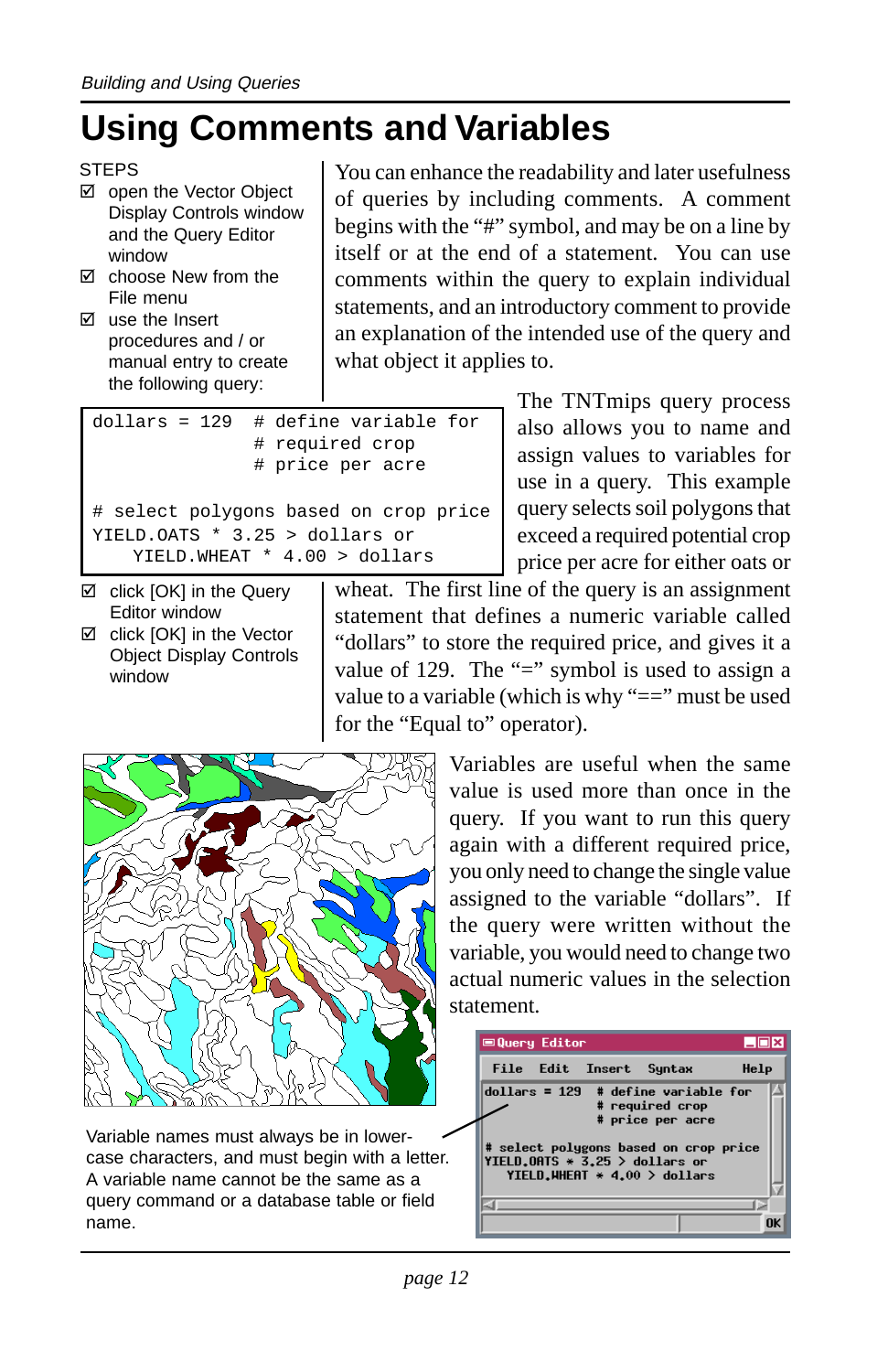## **Using String Variables**

You can also define variables to contain string values. The name you create for a string variable must end in a \$. The query in this exercise defines a string variable name\$, which is assigned the value "Glenberg". The query selects a subset of soil polygons belonging to the Glenberg soil series, which includes two soil types in the Crow Butte area. Instead of using the two class symbols to select the polygons, this query takes advantage of the fact that

the NAME field in the DESCRIPTN table provides a soil description that begins with the name "Glenberg" for both classes. The query uses the "contains" operator, which selects

elements for which a specified character string matches all or part of a string field. In this case the character string to be matched ("Glenberg") is stored in the name\$ variable. Polygons meeting this selec-

tion comparison are then screened on the basis of their area (in square meters), which is stored in the Area field in the standard POLYSTATS table. (A POLYSTATS table is present only if standard attributes have been calculated for the vector object.)



STEPS

- ⊠ open the Vector Object Display Controls window and the Query Editor window
- $\boxtimes$  choose New from the File menu
- $\boxtimes$  use the Insert procedures and / or manual entry to create the following query:

name\$ = "Glenberg"

DESCRIPTN.NAME contains name\$ and ( POLYSTATS.Area < 60000 or POLYSTATS.Area > 200000 )

- $\boxtimes$  click [OK] in the Query Editor window
- $\boxtimes$  click [OK] in the Vector Object Display Controls window



The "contains" operator selects polygons for which the character string in the name\$ variable matches any part of the DESCRIPTN.NAME string field.

|       |  |                               | <b>EDCBSOILS_Lite / PoluData / DESCRIPTN</b> | LOX  |
|-------|--|-------------------------------|----------------------------------------------|------|
|       |  |                               | Table Edit Record Field                      | Help |
| 网络医神经 |  |                               |                                              |      |
|       |  | Style SYMBOL NAME             |                                              |      |
|       |  | $\mathbf{D} \cdot \mathbf{B}$ | Duroc very fine sandy loan, $\Delta$         |      |
|       |  | <b>E</b> <sub>PF</sub>        | Epping silt_loan, 3 to 30 pe                 |      |
|       |  | <b>GbB</b>                    | Glenberg loany very fine sar                 |      |
|       |  | GoB                           | Glenberg loany very fine san                 |      |
|       |  | <b>JnC</b>                    | Jagon Loany Very fine sand,                  |      |
|       |  |                               |                                              |      |
|       |  |                               |                                              |      |
|       |  |                               |                                              |      |

The text string "Glenberg" is included in the DESCRIPTN.NAME field for both soil types belonging to the Glenberg series.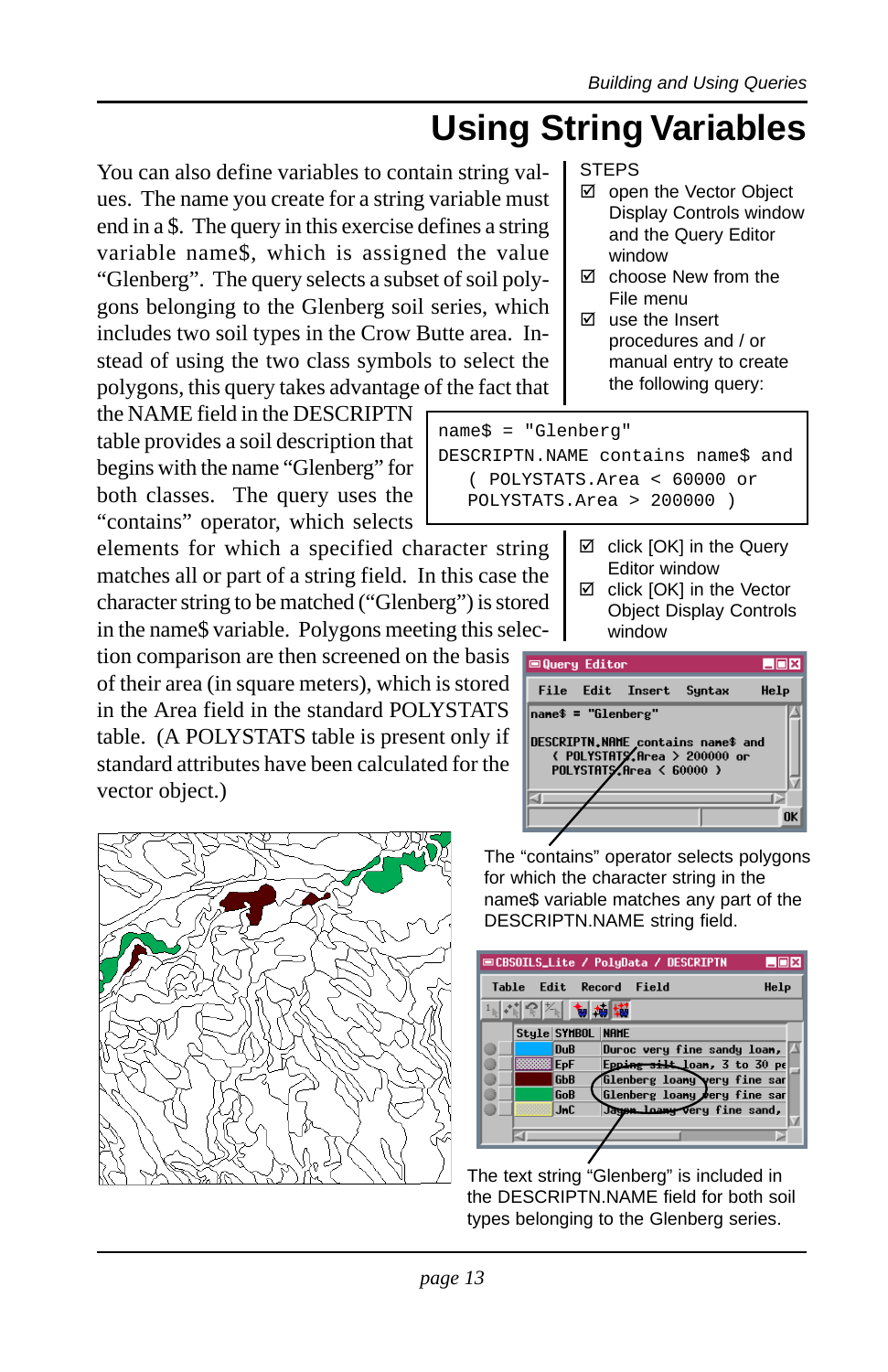## **Using the Logical "not" Operator**

- ⊠ open the Vector Object Display Controls window and the Query Editor window
- $✓$  choose New from the File menu
- $\boxtimes$  use the Insert procedures and / or manual entry to create the following query:

A number of soils in the Crow Butte area have potential wheat yields comparable to those of the two Glenberg soils (27 and 32 bushels per acre). The query in this exercise selects all of the soil types within this range of wheat yield values *except* the Glenberg soils.

The first two lines of the query select polygons for which the potential wheat yields fall within the

> designated range. The third line of the query begins with the logical

YIELD.WHEAT >= 27 and YIELD.WHEAT <= 32 and !( DESCRIPTN.NAME contains "Glenberg" )

- ⊠ click [OK] in the Query Editor window  $\boxtimes$  click [OK] in the Vector
- Object Display Controls window

"not" operator (!), which reverses the result of the variable, operator, or expression that follows it. In this case, the expression following the "not" operator would only select polygons belonging to the two Glenberg soils. The "not" operator reverses this result and selects all polygons meeting the previous yield requirements except the Glenberg soil polygons.

The "not" operator is especially useful when there is a large set of values you do want to select and a smaller, more easily specified set of values that you don't want to select.



The 'not' operator reverses the next element that follows it (including variables or other operators). If you want the 'not' operator to apply to an entire expression (as in this example), the expression must be enclosed in parentheses.



**STEPS**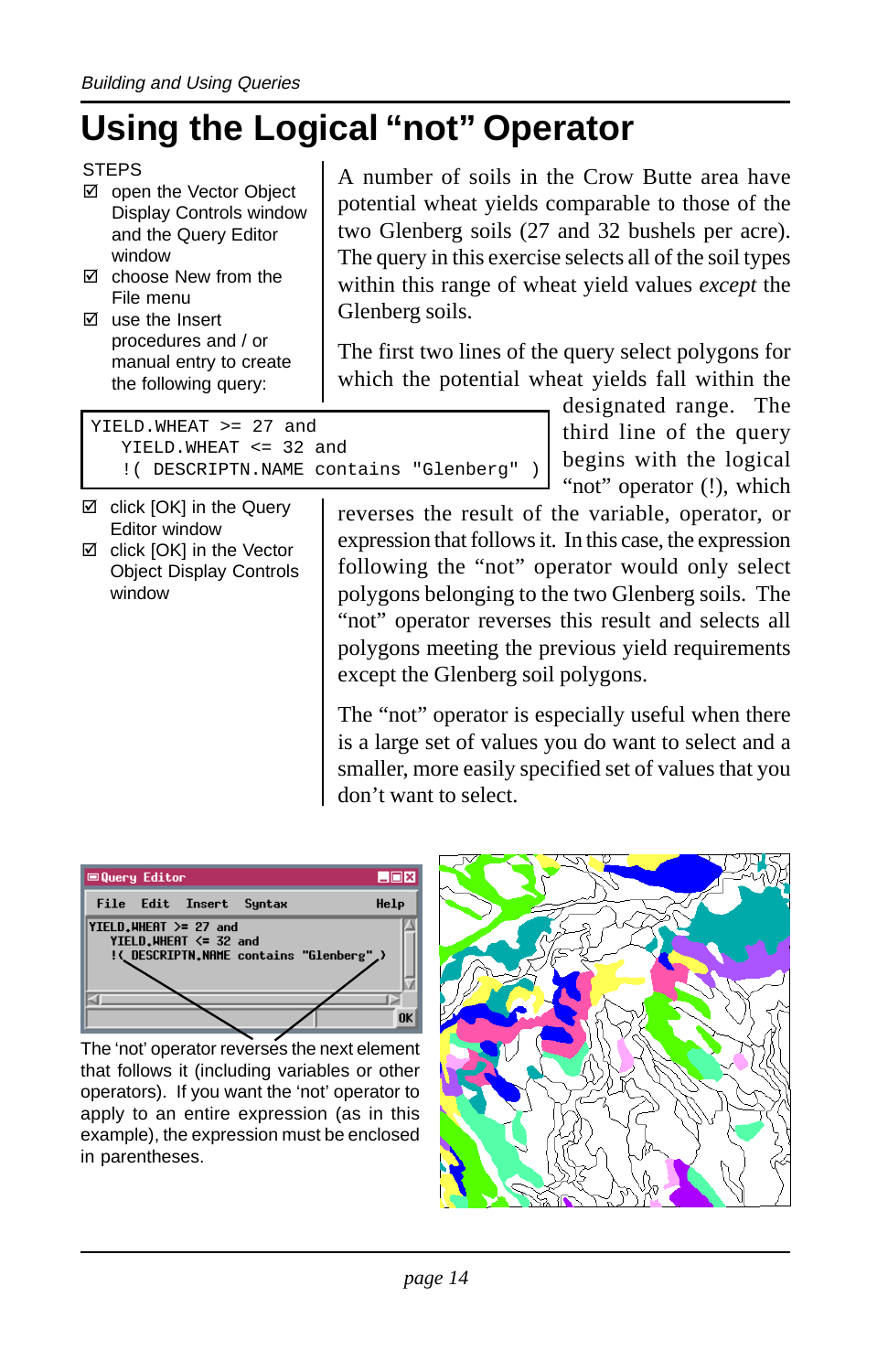### **Checking Record Attachments**

The query used in this exercise differs from those used in all previous exercises. Instead of querying specific attribute values, it is based on the number of records in a particular database table that are attached to a polygon. The query employs the SetNum( ) set function, which returns the number of items in a set. In this case the set is provided by an expression that has the form Table $[*]$ , which stands for all records attached to an element in the named table.

This query identifies all soil class polygons that have no attached records in the YIELD table. The converse query [  $SetNum(YIELD[*]) > 1$  ] would identify all elements with more than one record attached. You can use queries with this form to identify polygons that have not yet had attributes assigned, or that somehow had extra records attached. In this example, all of the polygons with

no attached records in the YIELD table belong to the class WATER. They represent small lakes and ponds, and therefore have no potential crop yield.



Polygons with no attached records in the YIELD database table all belong to class WATER. You can also select unattached elements by right-clicking on the icon for the corresponding table in the Group Controls or Layout Controls window and choosing Select All Unattached Elements from the popup menu.

#### **STEPS**

- open the Vector Object Display Controls window and the Query Editor window
- **M** choose New from the File menu
- $\boxtimes$  use the Insert procedures and / or manual entry to create the following query:

 $SetNum(YIELD[{}_*] ) < 1$ 

- $\boxtimes$  click [OK] in the Query Editor window
- click [OK] in the Vector Object Display Controls window

Use the Function Group option in the Insert Function window to select which



*page 15*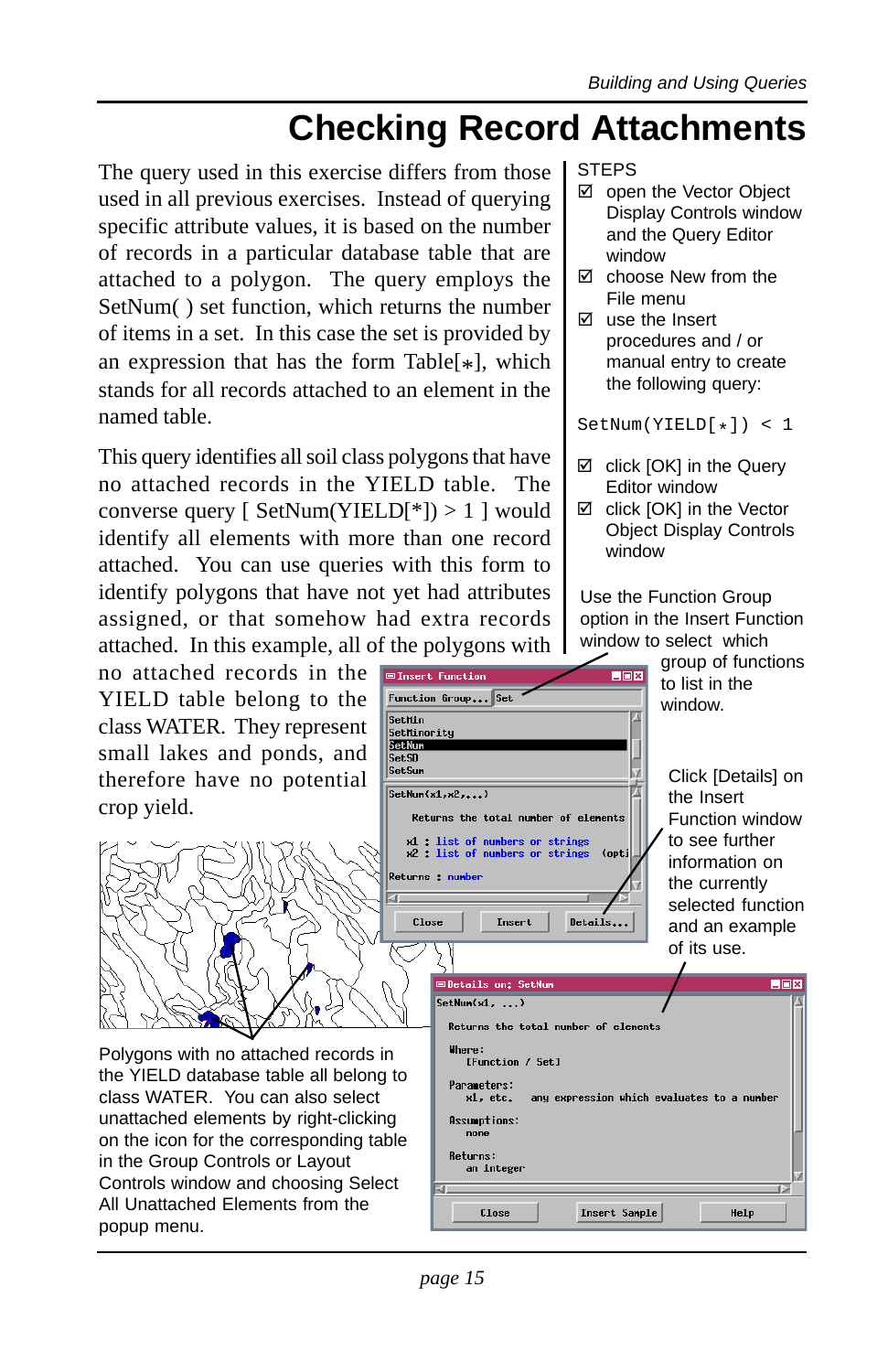## **Select using Multiple Attached Records**

- open the Vector Object Display Controls window and the Query Editor window
- $✓$  choose New from the File menu
- $\boxtimes$  use the Insert procedures and / or manual entry to create the following query:

"WB" in LAYER[\*].texture

- $\boxtimes$  click [OK] in the Query Editor window
- click [OK] in the Vector Object Display Controls window

Soil class polygons that have weathered bedrock as part of their typical soil profile.

The LAYER table for the soil class polygons in the CBSOILSQ object contains information on the different layers in a typical soil profile for each soil. There is a separate record for each layer in the profile, and thus multiple records attached to each soil polygon. Selecting elements on the basis of attributes among multiple attached records requires a special query syntax.

In this exercise, for example, we want to select soil types that include weathered bedrock in any

part of the soil profile. This attribute is coded by the string "WB" in the texture field. If you try using the conventional selection query LAYER.texture  $==$ "WB", you will find that no polygons are selected, even though some soils do have weathered bedrock in the lower part of the profile. This query structure only checks the *first* attached record in the table for each polygon, which in this case is usually the layer 1 record, containing attributes for the topmost soil layer. Subsequent records for the deeper soil layers are ignored.

To query the texture field of *all* of the attached records, we must use the expression LAYER[\*].texture, which returns a set that lists the



contents of the texture field from each record attached to the current polygon. We then need to determine if any of the members of the set correspond to the desired attribute "WB". The easiest way to do this is to use the keyword "in" as a logical operator. The query is true if the variable preceding the operator is an exact match to any of the elements in the set produced by the expression following the operator. This construction can be used with either string or numeric fields.

**STEPS**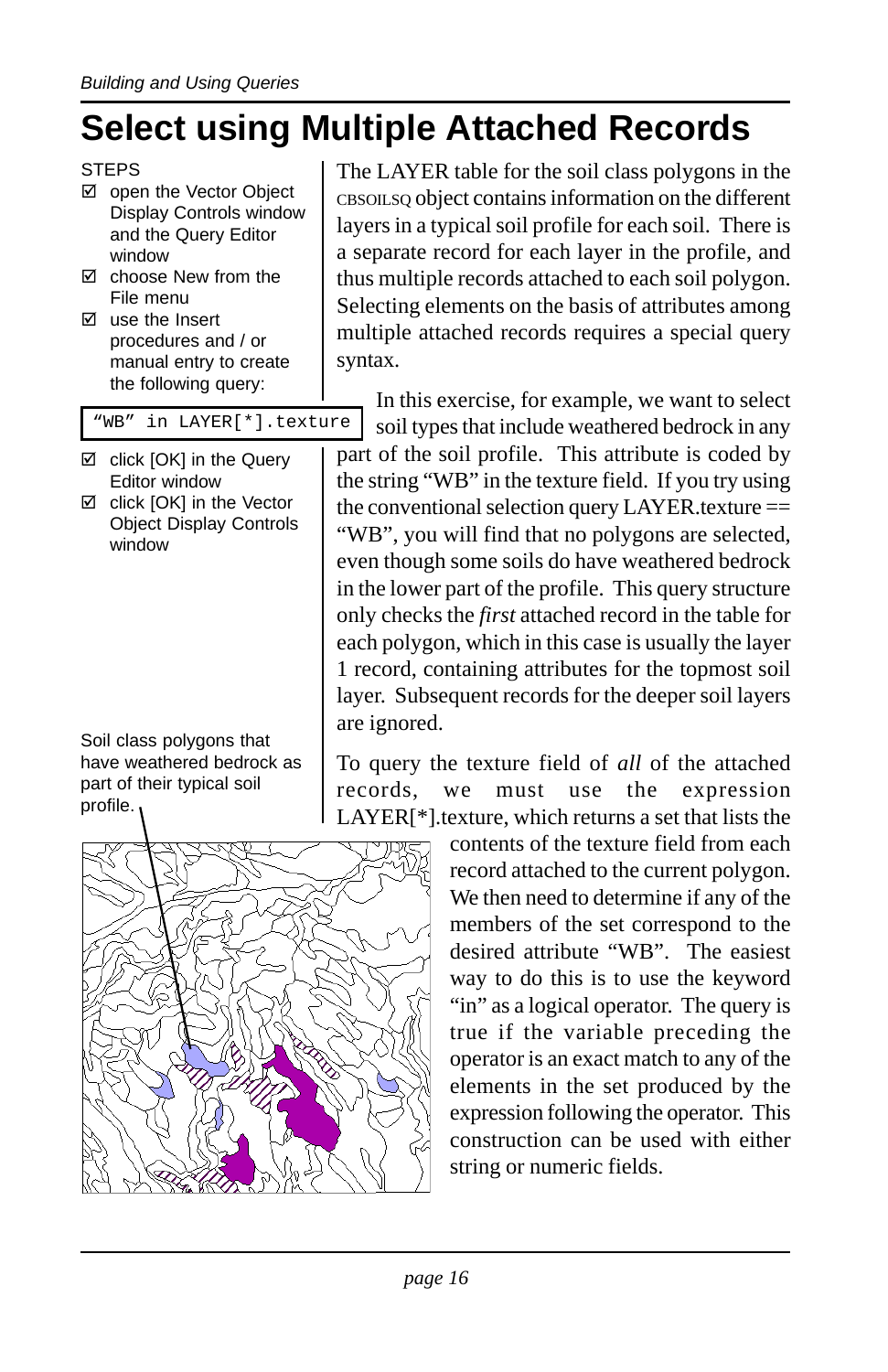### **Find Island Polygons**

A vector polygon that is wholly enclosed within a larger polygon is called an **island polygon**. Because island polygons often have different attributes than the enclosing polygon, processes that alter the topology or attribute assignments of a vector object must keep track of island polygon relationships.

NumIslands value greater than 0, corresponding Internal.NumIslands > 0 The Internal table for polygons includes several fields that contain information pertaining to island polygons. You can query these fields to select island polygons or polygons containing islands. The Internal.Inside field contains the element number of the enclosing polygon, if any. All island polygons will have a non-zero value in this field. The first query therefore selects all island polygons. The NumIslands field shows the number of islands contained by each polygon. The second query in this exercise selects polygons that have a to all polygons that contain islands.

STEPS

- ⊠ open the Vector Object Display Controls window and the Query Editor window
- $\boxtimes$  choose New from the File menu
- $\boxtimes$  use the Insert procedures and / or manual entry to create the following query:

Internal.Inside > 0

- ⊠ click [OK] in the Query Editor window
- $\boxtimes$  click [OK] in the Vector Object Display Controls window
- $\boxtimes$  repeat the above steps using the following query:



*page 17*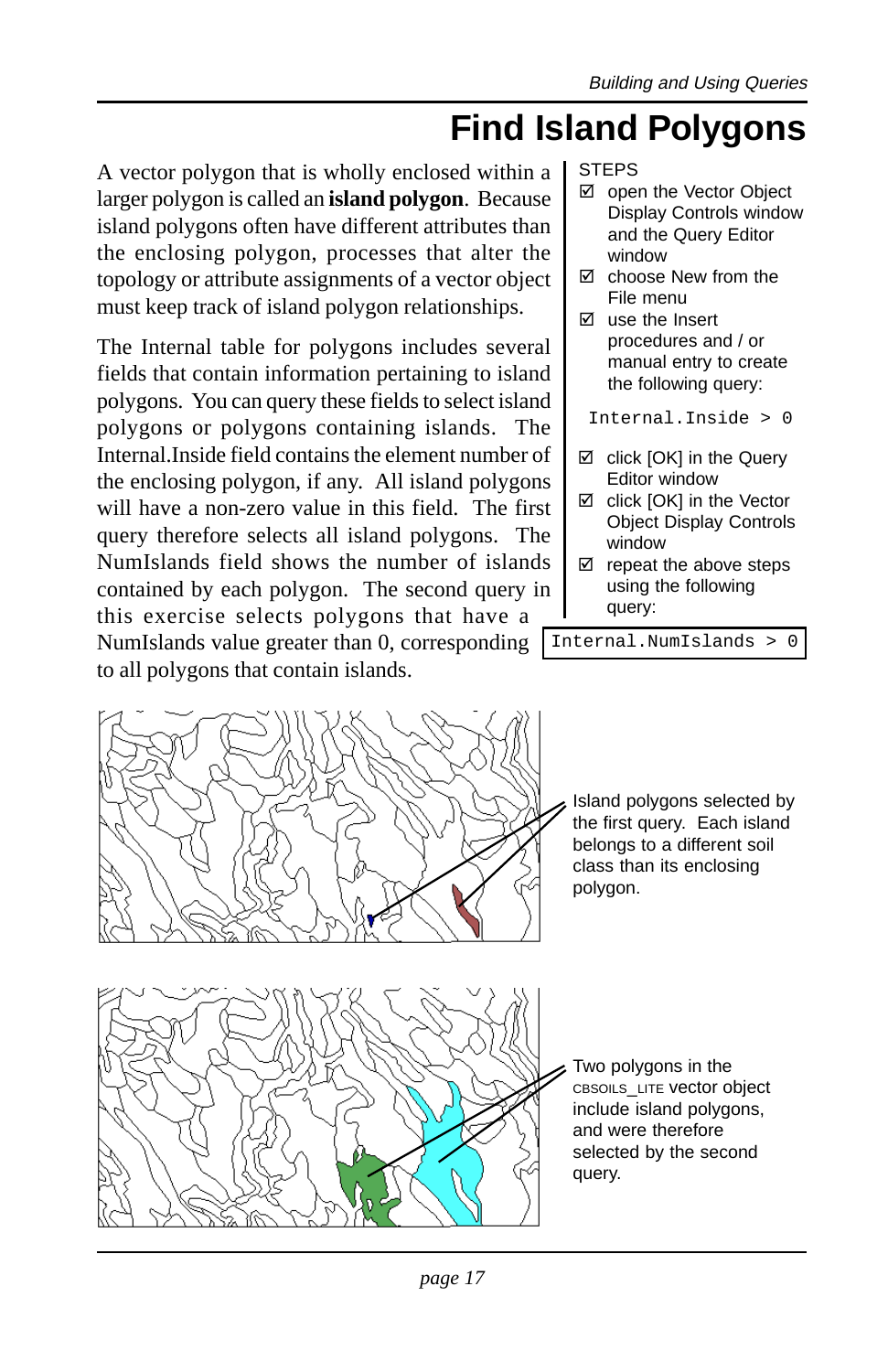# **Styling by Script**

#### **STEPS**

- open the Vector Object Display Controls window
- $\boxtimes$  in the Lines tabbed panel, turn on the Draw Lines Before Polygons toggle button

|         |  | Object   Paints   Lines   Polygons | Nod |
|---------|--|------------------------------------|-----|
| Select: |  | By Query $\Box$ Specify            |     |
| Style:  |  | By Script $=$ Specify              |     |

- $\boxtimes$  in the Polygons tabbed panel, set the Style option to By Script, and click the adjacent Specify button
- use the Insert Symbol procedure (Numeric and String options) to create the following style script:

```
FillInside = 1
FillColor$ = "100 50 0"
DrawBorder = 1
DrawColor$ = "red"
```
- $\boxtimes$  click [OK] in the Query Editor window
- □ click [OK] in the Vector Object Display Controls window

Use the option button on the Insert Symbol window to access the different symbol lists: constants or the different types of variable (including numeric, string, and vector, among others).



The Style by Script option allows you to specify display characteristics for subsets of the selected elements on the basis of their attributes. To introduce the style options, this exercise retains the previous selection query, but uses a style script to set new display parameters for all selected polygons.

(Normally you would use the All Same  $\overline{\mathsf{les}}$   $\overline{\mathsf{labels}}$ style option to accomplish this.)

When you are setting styles by script, the Insert menu on the Query Editor window provides access to additional variables which are used to set display characteristics. FillInside and DrawBorder are numeric variables which are assigned a value of 1 to fill selected polygons and draw a border around them. FillColor\$ and DrawColor\$ are string variables which are used to

set the color for the polygon fill and polygon border, respectively. The value assigned to them (enclosed in double quotes) can be either a color name (red, green, blue, black, white, yellow, orange, brown, cyan, magenta, or gray), or a set of

RGB values (each from 0 to 100%).

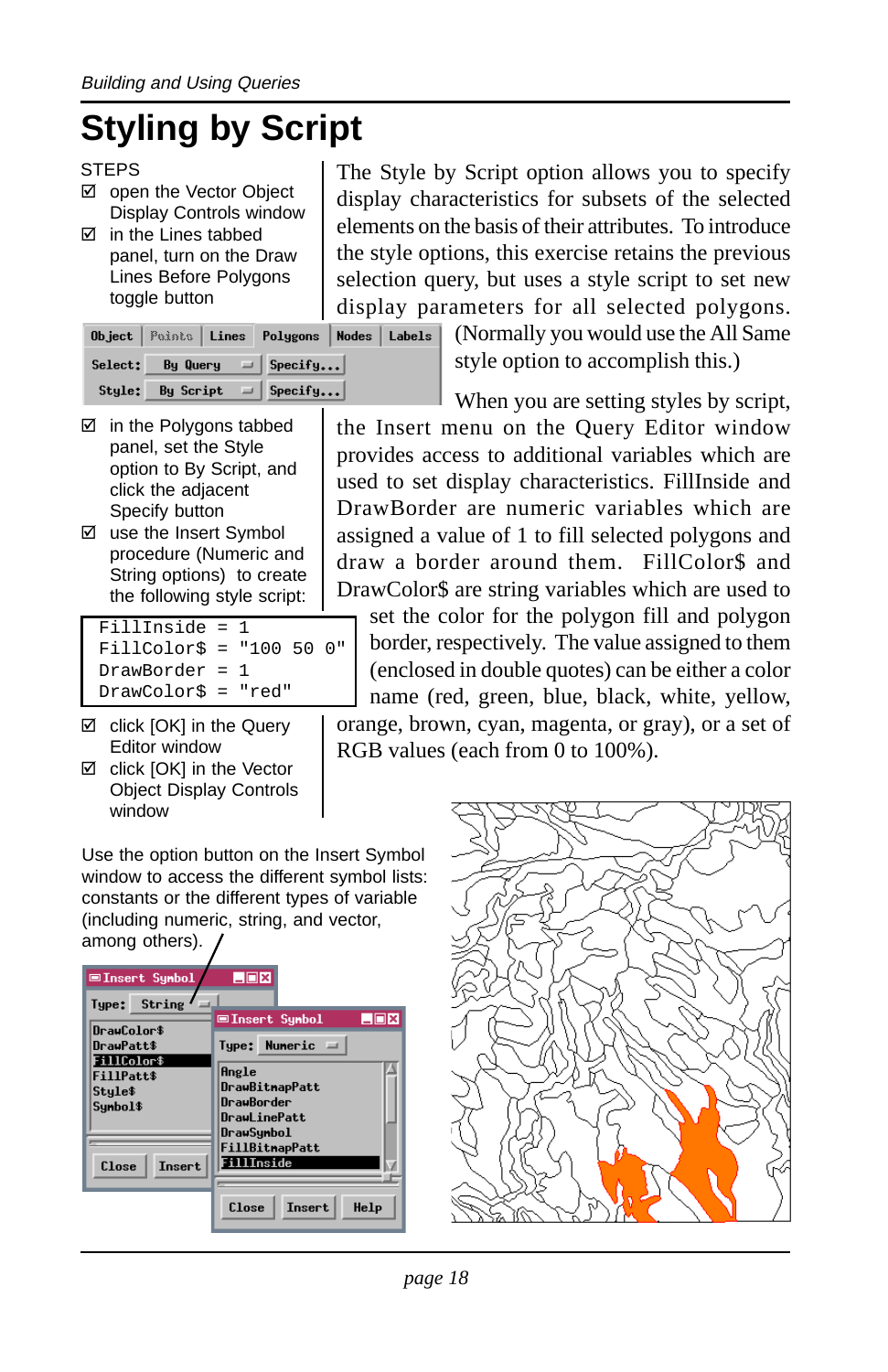### **Compound Style Scripts**

In this exercise all soil class polygons are selected for display, and a style script is used to define two different sets of polygon display parameters on the basis of the polygon area.

When you want to specify alternative actions in a query or style script, you must use "if-then-else" commands to explicitly define the logic. The statements in this script translate to "**if** a polygon has an area greater than 200000 square meters, **then** fill it with yellow, **else** (otherwise) fill it with a bitmap pattern ('BitmapPatt4')". When more than one related statement follows a "then" or "else" command (as in this example), the group of statements must be enclosed within begin/end commands. Omitting the begin/end commands after "else" in this query

would not produce a syntax error. However, in that case only the first statement would be applied as the alternative to the "then" action; the remaining statements would be interpreted as applying globally to **all** selected polygons (like the first two lines of the query), overriding the style parameters defined earlier.



#### STEPS

- ⊠ open the Vector Object Display Controls window
- $\boxtimes$  in the Polygons tabbed panel, set the Select option to All, leave the Style option set to By Script, and click the adjacent Specify button
- **M** choose New from the File menu
- $\boxtimes$  use the Insert procedures and / or manual entry to create the query shown below
- $\boxtimes$  click [OK] in the Query Editor window
- $\boxtimes$  click [OK] in the Vector Object Display Controls window

```
DrawBorder = 1
DrawColor$ = "red"
if ( POLYSTATS.Area < 200000 ) then
  begin
     FillInside = 1
     FillColor$ = "yellow"
  end
else
  begin
     FillInside = 1
     FillBitmapPatt = 1
     FillPatt$ = "BitmapPatt2"
  end
```
In order to use a bitmap fill pattern in a script, the pattern assigned to the FillPatt\$ variable must reside in the User Set of defined patterns for the object. In order to have the pattern drawn, variables FillInside and FillBitmapPatt must both be set to 1. See the booklet Getting Started: Creating and Using Styles for information on creating fill patterns and other styles.

Polygons with an area of 200,000 square meters or greater are filled with the stripe pattern defined in BitmapPatt2. Smaller polygons are filled with yellow.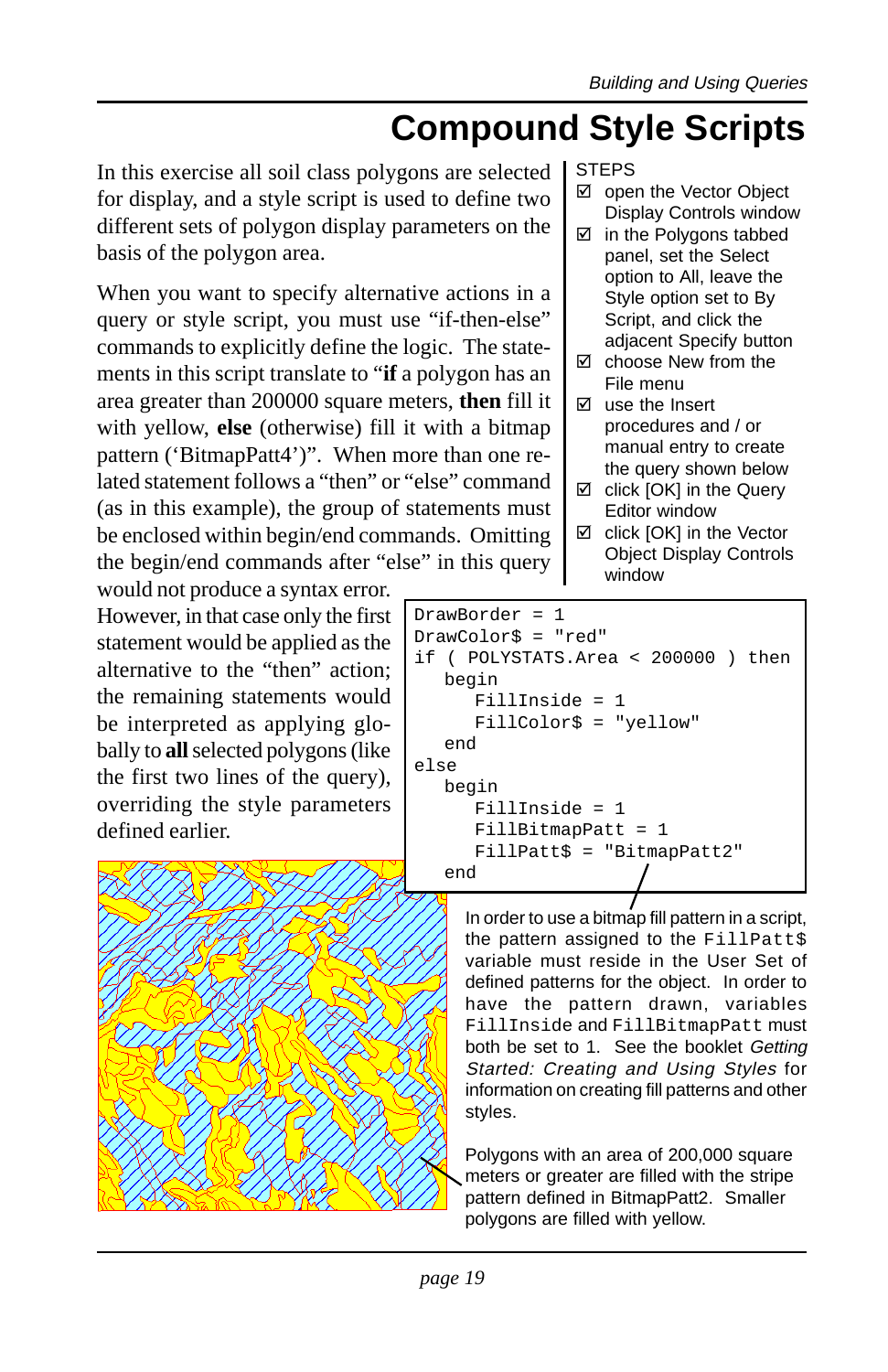### **Find the Polygon Enclosing a Point**

- ⊠ open the Vector Object Display Controls window
- $\boxtimes$  in the Polygons tabbed panel, set the Style option to By Attribute
- $\boxtimes$  set the Select option to By Query, and click the adjacent Specify button
- $\boxtimes$  choose New from the File menu in the Query Editor window
- $\boxtimes$  use the Insert procedures and / or manual entry to create the query shown below
- $\boxtimes$  click [OK] in the Query Editor window
- $\boxtimes$  click [OK] in the Vector Object Display Controls window

The query process incorporates a number of spatial functions that can be used to select elements. The FindClosestPoly( ) function (in the Vector function group) returns the element number of the polygon that encloses a point with the specified x and y coordinates. The required parameters for the function include the vector object to query, the x and y coordinate values, and the object number of the georeference subobject to use in processing the coordinate values. The georeference object number is provided by the function GetLastUsed-GeorefObject( ) (in the Georeference Function Group), which is used in the assignment statement for the variable "georef". The predefined variable "Vect" (in the Vector list in the Insert Symbol window) is used to indicate the current vector object. The first two lines of the query define variables

 $xvar = -103.33861$ yvar = 42.73583 georef = GetLastUsedGeorefObject( Vect ) c\_poly = FindClosestPoly( Vect, xvar, yvar, georef ) Internal.ElemNum == c\_poly

containing values for the x and y coordinates of the point.

The FindClosestPoly( ) function is used in an assignment statement that stores the element number of the enclosing polygon in a numeric variable (c\_poly in this example). The final statement of the



query compares the element number of each polygon in the object (Internal.ElemNum) to the number stored in c\_poly to find the matching polygon for display.

Location of the point specified by coordinates xvar (longitude) and yvar (latitude). Values used in the query must be in the same coordinate system as the specified georeference subobject. Latitude / Longitude coordinates must be expressed in decimal degrees.

**STEPS**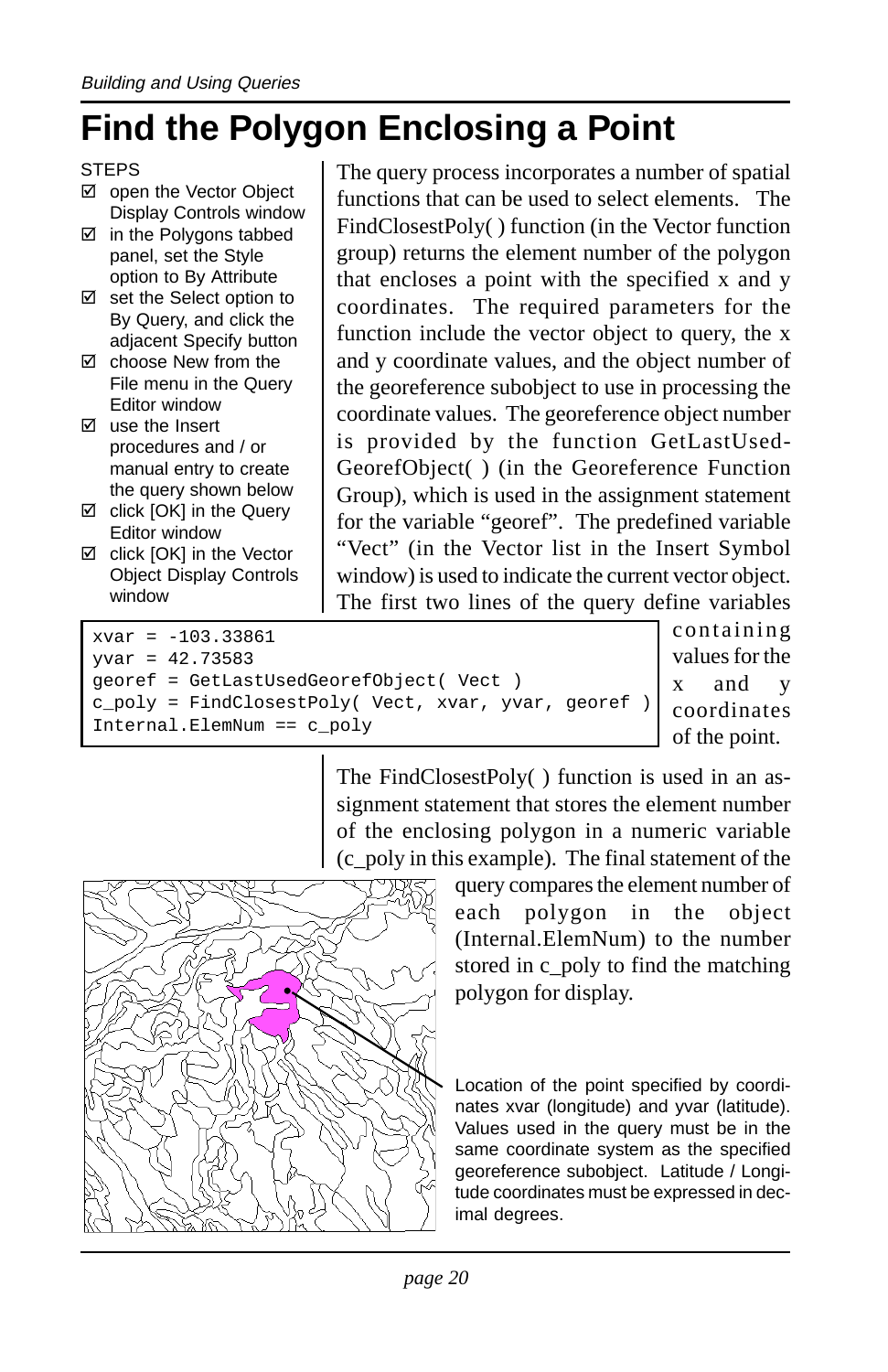## **Polygon Adjacency Query: Logic**

A selection query can also make use of the topological information associated with a vector object. Each line in a vector object has a beginning node and an ending node, which define a left and right side for the line. Each polygon is made up of specific line elements, and the Internal table for lines includes fields that contain the element numbers of the polygons that lie on either side of the line. The GetVectorPolyAdjacentPolyList( ) function (in the Vector list in the Insert Function window) uses this information to determine which polygons are adjacent to the current polygon. This function can be used in a query to select polygons that are adjacent to specific polygon classes.

As an example, let's examine a query for the CBSOILS\_LITE vector object that selects polygons belonging to soil class "SrD" that are also adjacent to polygons of class "Sa." To be considered adjacent, the polygons must share a common line boundary, not just a common node. The general strategy used in such a query is as follows:

1) Define the class to select.

2) If a polygon belongs to the selected class, then do the subsequent steps (test for adjacency), otherwise reject it.

3) Get the list of polygons that are adjacent to the current polygon.

4) Check the class assignment for each adjacent polygon. If any of them match the defined adjacent class, select the current polygon for display. If none match, reject it.

The syntax for this query is shown and explained on the next page.

#### STEPS

- ⊠ open the Vector Object Display Controls window and the Query Editor window
- choose New from the File menu
- $\boxtimes$  use the Insert procedures and / or manual entry to enter the query shown on the next page
- $\boxtimes$  click [OK] in the Query Editor window
- $\boxtimes$  click [OK] in the Vector Object Display Controls window

Vector object CBSOILS\_LITE with all polygons of classes SrD and Sa selected (for comparison with illustration on the next page).

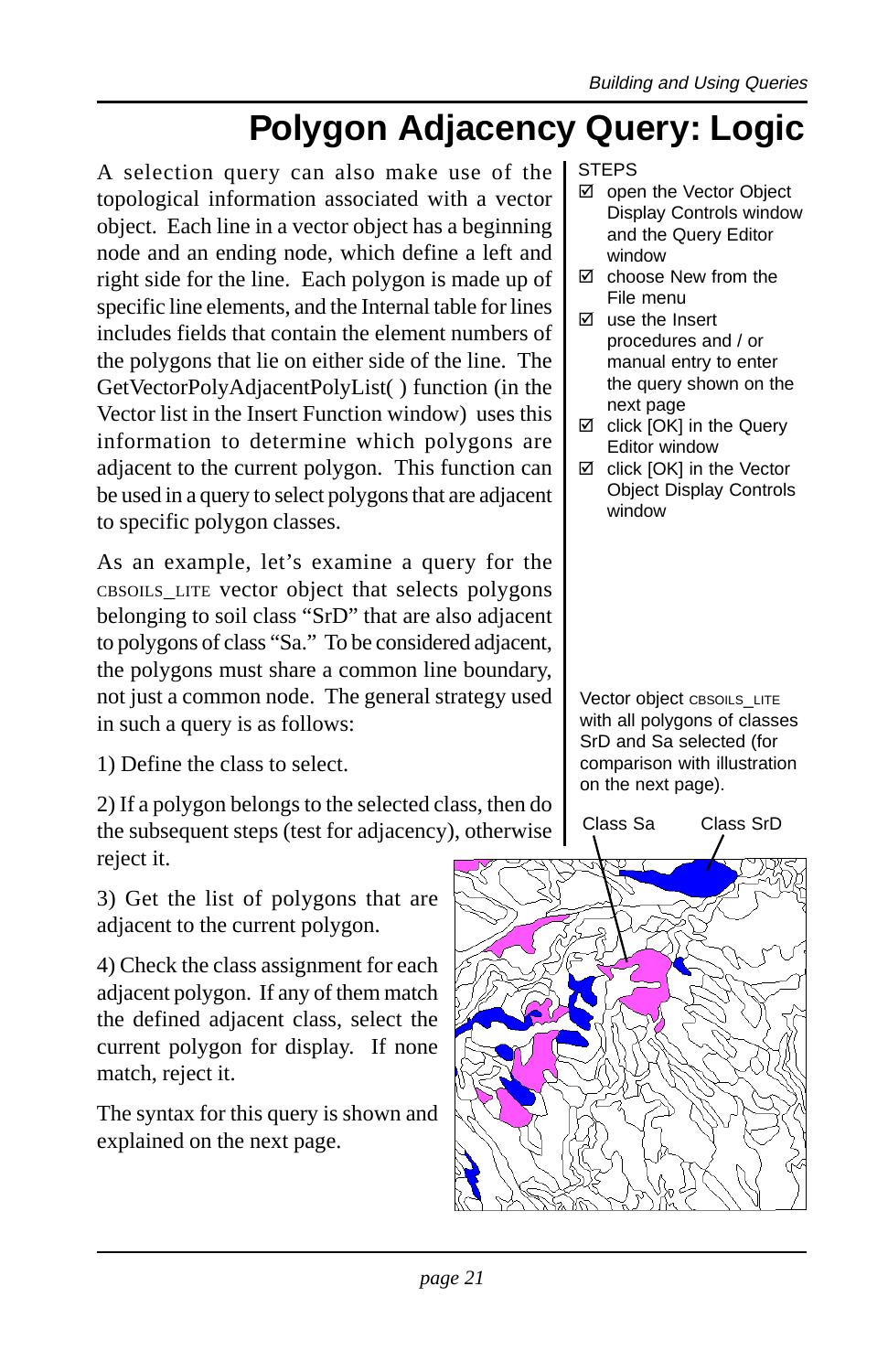## **Polygon Adjacency Query: Syntax**

```
if (CLASS.Class == "SrD") then
      begin
         array polylist [10]
         numpolys = GetVectorPolyAdjacentPolyList(Vect, polylist)
         for i = 1 to numpolys begin
            polynum = polylist[i]
            if (Vect.poly[polynum].CLASS.Class$ == "Sa")then
            return 1
         end
         return 0
      end
   else return 0
 1
 2
 3
 4
 5
 6
 7
 8
 9
10
11
12
```
- 1. Conditional selection of class SrD polygons for subsequent testing.
- 2. Begins the processing loop to check the class of adjacent polygons.
- 3. Defines a one-dimensional array called "polylist" to hold a list of the element numbers of polygons that are adjacent to the current polygon. Initializes the array size at 10 elements (it is resized automatically by the function in the next statement).
- 4. Defines a variable "numpolys" that is assigned a value equal to the number of polygons adjacent to the current polygon. This value is returned by the GetVectorPolyAdjacentPolyList function, which also finds the element numbers of the adjacent polygons and stores them in the "polylist" array. The predefined variable "Vect" is used to indicate the current vector object.
- 5. Begins a processing loop to examine the class of each polygon in the array. The loop is run once for each element in the array, beginning with the first position (array index 1) and continuing to the last position (specified by the current value of variable "numpolys"). In each loop the variable "i" is assigned the value of the current array index for use in the next statement.
- 6. Assigns the number of the current adjacent polygon (specified by its index in the array) to the variable "polynum".
- 7. Looks up the class of the current adjacent polygon and compares it to the specified adjacent class. The database specification is in the form "Object.database[record#].table.field". (The "\$" at the end of the database specification indicates that the target field is a string field.) If the classes match, then...
- 8. The "return 1" statement explicitly states that the query is true for a polygon satisfying the above condition, so the polygon will be selected for display.
- 9. End of array processing loop.
- 10. If all adjacent polygons fail the class test above, the "return 0" statement states that the query is false.
- 11. End of polygon adjacency loop.
- 12. States that the query is false for a polygon not meeting the initial class selection condition in statement 1.

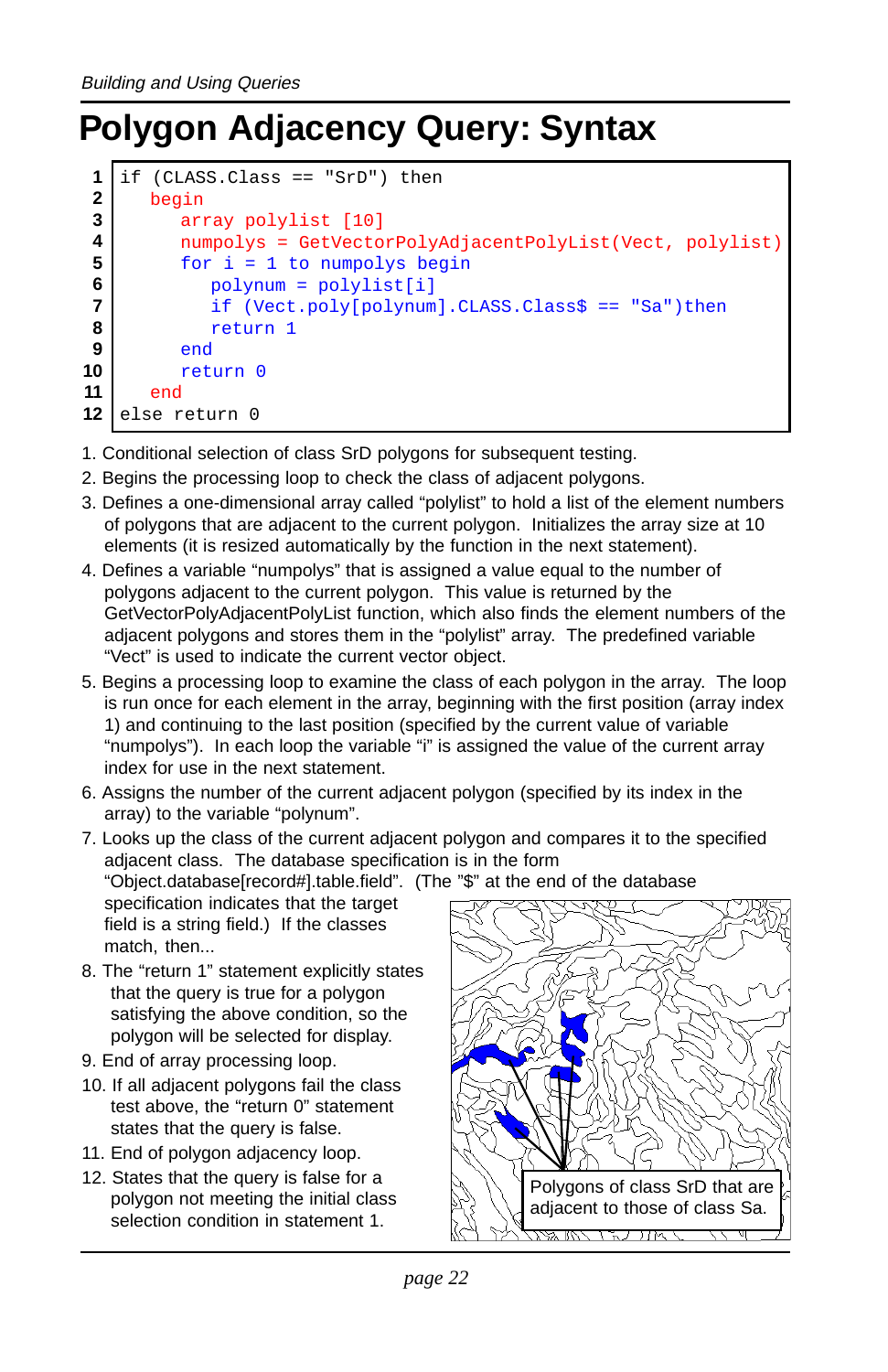### **Census Boundaries in TIGER Data**

Vector objects imported from the US Census Bureau's TIGER / Line files are made up of line segments representing natural and manmade physical features as well as governmental and census boundaries. The boundaries of census tracts (and equivalent Block Numbering Areas, or BNA's) and their component census blocks usually coincide with other map features and are not explicitly identified by a Census Feature Class Code (CFCC) like the basic map features.

Census block boundary lines can be selected for display or extraction using a query that selects lines for which the block numbers on the left and right side are not the same. Blocks that have been subdivided retain the same block number, but are identified by different letters in left and right block suffix fields; the second set of statements in the sample query selects these boundaries. Finally, blocks in adjacent BNA's can have the same number, so the final statement selects lines separating different BNA's.

#### **STEPS**

 $\boxtimes$  remove the layer used in the previous exercise



- $\boxtimes$  click the Add Vector icon and select Add Vector Layer from the dropdown menu
- $\boxtimes$  select the ALAMEDA object from the TIGER Project File
- in the Vector Object Display controls window, set the Style option in the Lines panel to All Same and the Select option to By Query
- $\boxtimes$  open the Query Editor window and choose New from the File menu
- $\boxtimes$  use the Insert procedures and / or manual entry to create the query shown below
- $\boxtimes$  click  $IOKI$  in the Query Editor window

 $\boxtimes$  click [OK] in the Vector Object Display



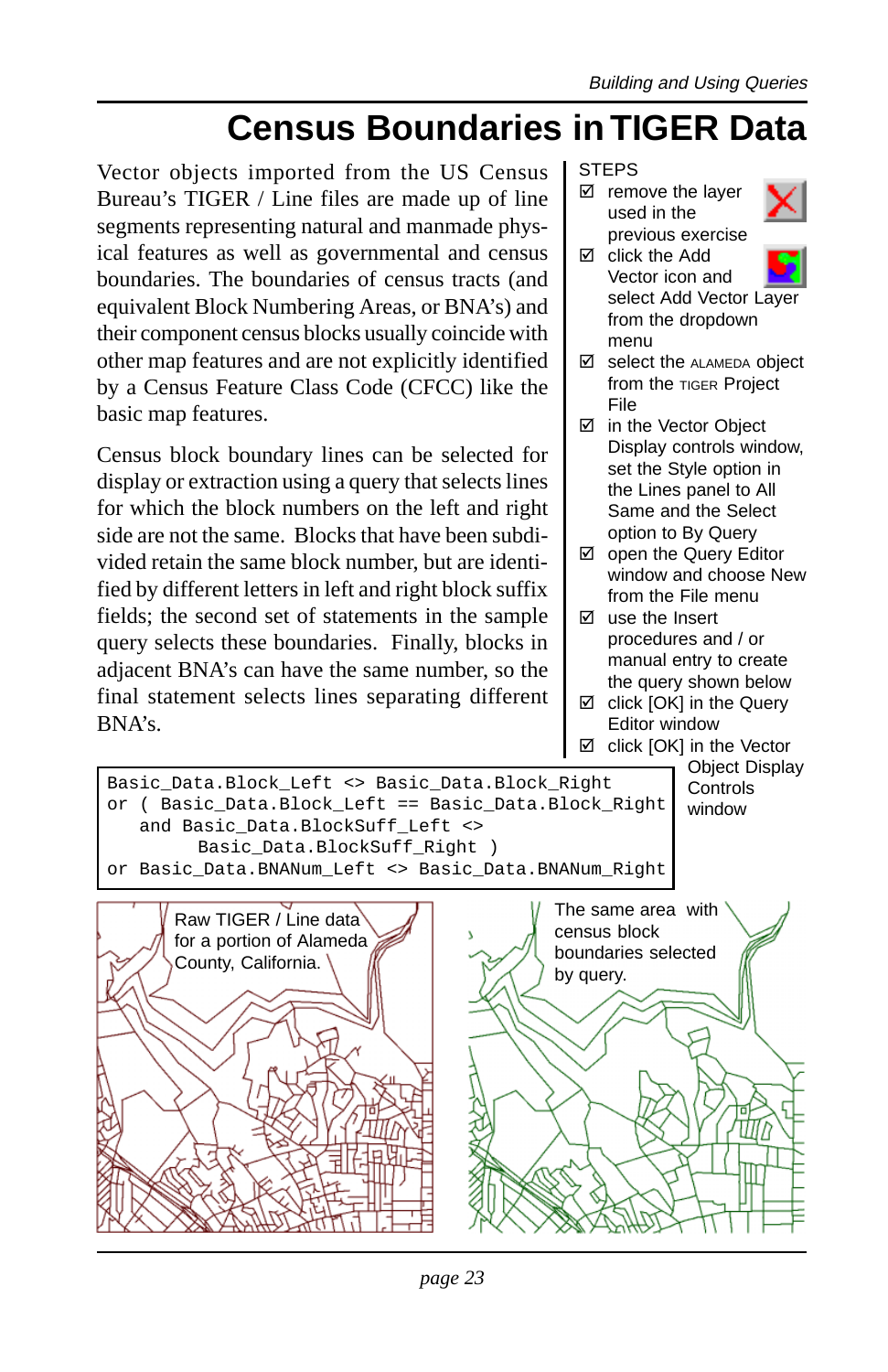### **Computed Fields from Multiple Records**

- **STEPS**
- $\boxtimes$  minimize the Display windows from the previous exercise
- **Ø** choose Edit / Attribute Databases from the TNTmips main menu
- $\boxtimes$  navigate to and select the CBSOIILS LITE object in the CBSOILSQ Project File
- turn on the Polygon radio button in the Select window
- in the Database Editor window, right-click on the box for Class table and select Edit Definition
- $\boxtimes$  in the definition window for the Class table, click the Add Field icon button
- $\boxtimes$  in the field list, highlight the default name for the new field and type ClassArea
- $\boxtimes$  on the Field info panel, select Computed from the Field Type menu and click Edit Expression
- $\boxtimes$  enter the query shown below in the Query Editor window

```
sum = 0.0num = SetNum( POLYSTATS[*] )
for i = 1 to num begin
  sum = sum + POLYSTATS[i].Area
  end
return sum
```
- □ click [OK] in the Query Editor window
- $\boxtimes$  enter 12 in the Width text box and 2 in the Places text box
- $\boxtimes$  click [OK] in the definition window
- for the Class table to open it

Scripts can also be used to define the values for computed fields in database tables. In many cases these scripts need only create simple arithmetic combinations of other fields in the same record. The task in this exercise is more complex: to create a computed field in the polygon Class table for CBSOILS\_LITE that shows the total area for each soil type.

Polygon areas are stored in the POLYSTATS table for individual polygons, but we are creating the computed field in the Class table, which has one record for each soil type. The script shown here is designed to sum the polygon areas for each soil class and return that sum as the computed field value.

The script defines a numeric variable "sum" that is used to sum the areas in the POLYSTATS.Area field. This variable must be initially reset to a value of 0.0 for each class. The variable "num" is assigned a value (for the current soil class) equal to the number of attached records in the POLYSTATS table. This variable is used to set the number of iterations of the loop that sums the areas.

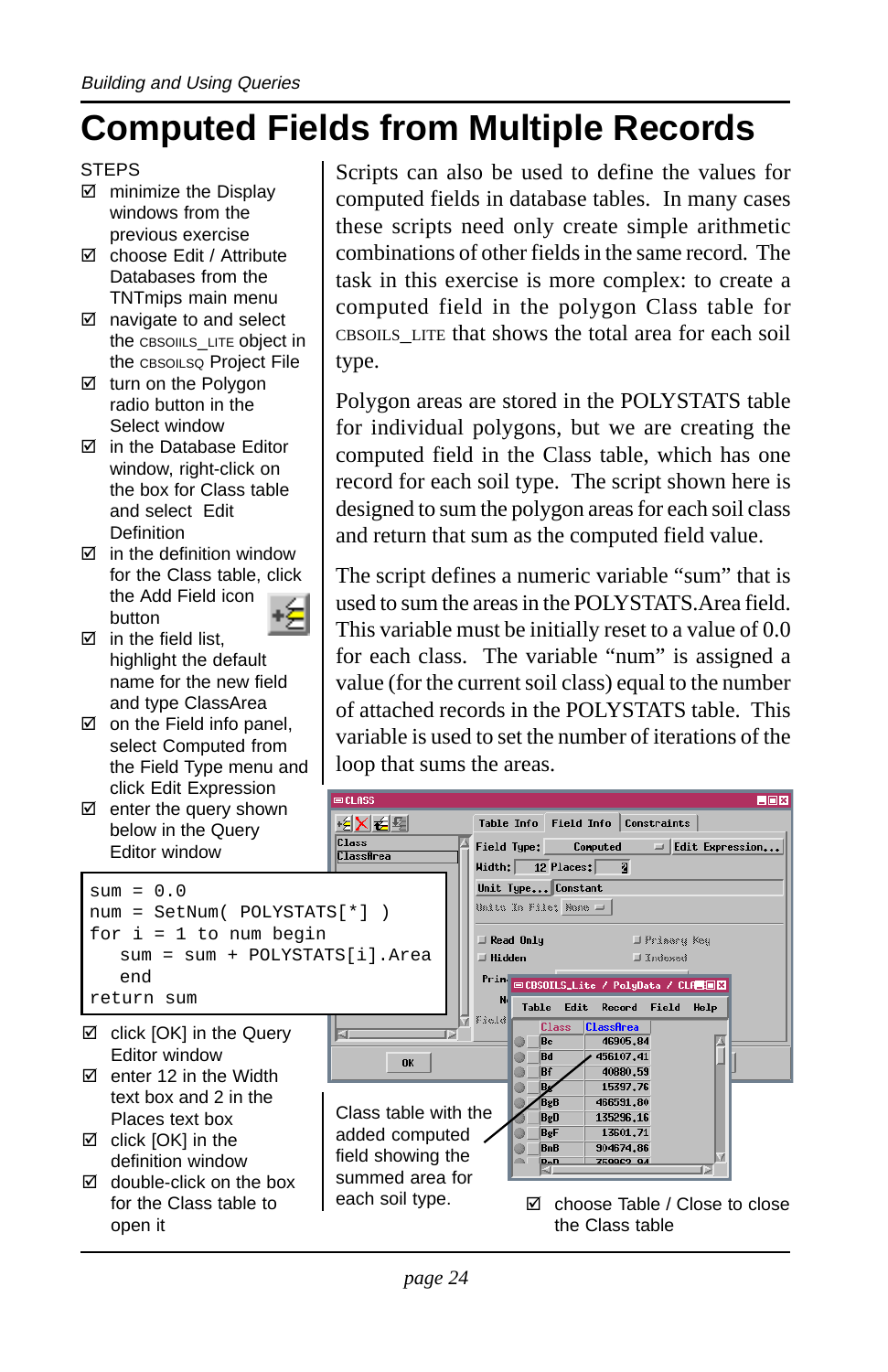### **String Expression Fields**

A string expression field is a special type of computed field in a database table. The simplest use of a string expression field is to copy the contents of a string field in another linked table into the current table. The expression in that case is simply the appropriate TABLE.FIELD reference. You can also use string expressions to merge the contents of several string fields into one new field. For example a table called NAME could have separate fields for first and last names. You can use the "+" (add) operator to merge these strings. The expression

 $NAME.FIRST + " " + NAME.LAST"$ would produce entries with the form "John Doe". The expression must include any separating characters (spaces, commas) in quotes, as shown. You can use a merged string expression field to provide text for more informative Data Tips or labels.

The expression you use in this exercise employs the sprintf( ) function, which allows you to format complex string expressions more easily. The first function argument is a control string (in quotes), which is followed by the string field references. Each of the "%s" entries in the control string stands for one of the listed string field references. The control string can also incorporate inserted text, spaces, or STEPS

- $✓$  choose File / Open Database on the Database Editor window
- $\boxtimes$  navigate to and select the CBSECT object in the CB\_SECT Project File
- turn on the Polygon radio button in the Select window
- □ in the Database Editor window, right-click on the box for the Sections table and select Edit Definition
- $\boxtimes$  in the definition window for the Sections table, click on the Range field in the list and click the Add Field icon button



- $\boxtimes$  in the field list, highlight the default name for the new field and type **SecTwpRng**
- select String Expression from the Field Type menu and click Edit Expression
- $\boxtimes$  enter the query shown below in the Query Editor window

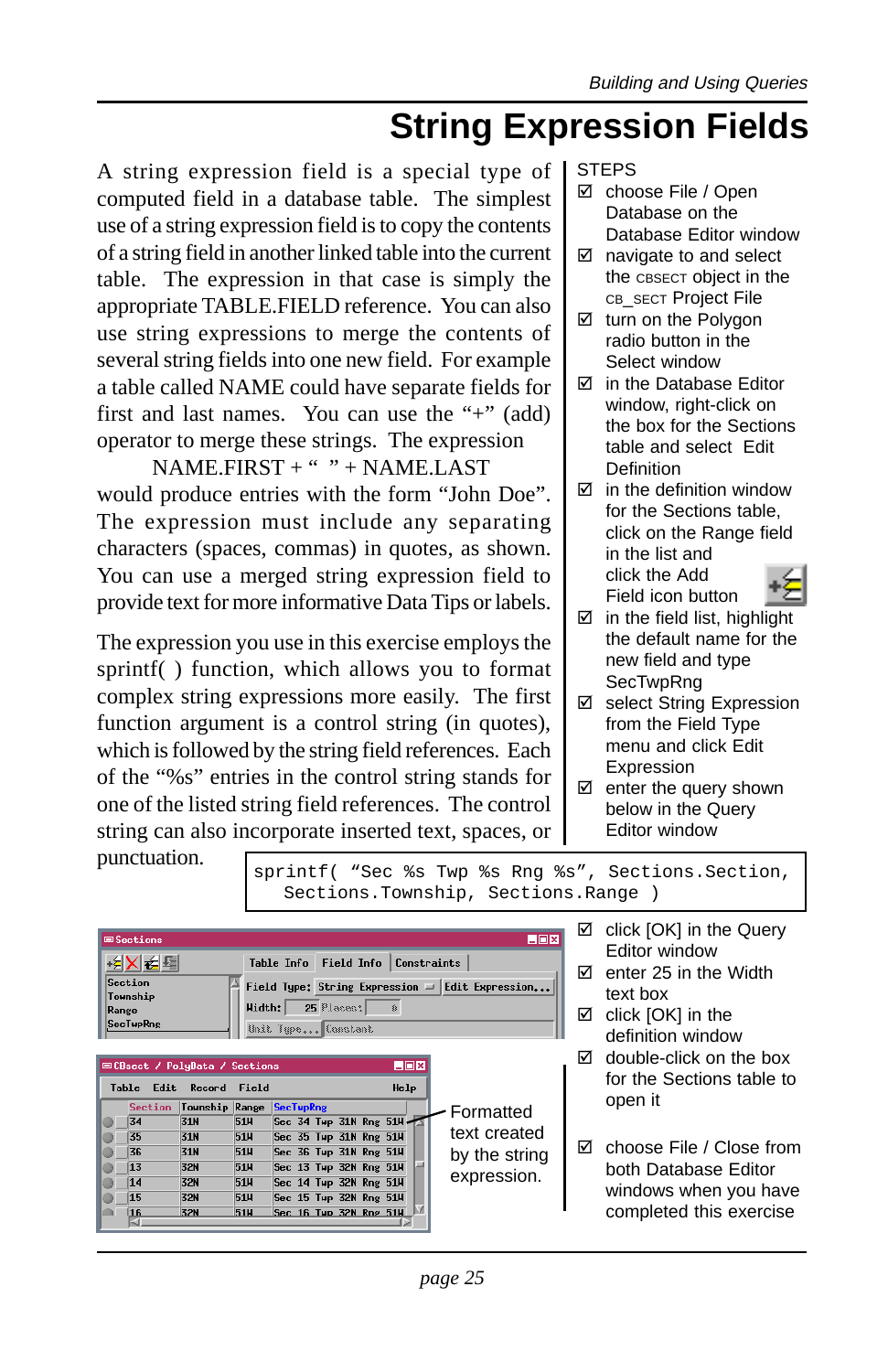## **Queries to Check Digitizing Artifacts**

Click the Select / Deselect icon button and choose Select by Query to open the standard Query Editor window so that you can enter a query for that element type.



Selection queries can also be useful when you are creating or editing a vector object using the TNTmips Spatial Data Editor. Complex vector objects can contain digitizing errors such as line overshoots, unclosed polygons, and sliver polygons. Many of

these flaws are not visible except at high zoom levels, which makes manual checking difficult and time-consuming. You can speed up the search for potential topology problems by using selection queries such as the examples below. The Spatial Data Editor window provides icons that allow you to create and apply a selection query for a particular element type.

#### **OVERSHOOTS**

Overshoots are short line segments that incorrectly extend beyond a line intersection. If you have run the Standard Attributes process for the vector object, you can use a selection query based on line length to select all very short lines for examination and possible removal:

**LINESTATS.Length < [ your length value ]**

#### **UNCLOSED POLYGONS**

In a vector object containing a network of polygons, a gap between two lines that should intersect may leave a single polygon where two separate polygons should exist. Lines that fail to close a polygon can be found by query because they have the same polygon on both sides:

#### **Internal.LeftPoly == Internal.RightPoly**



×.

#### **SLIVER POLYGONS**

Double-tracing polygon boundaries can create extraneous sliver polygons along the boundary of two contiguous polygons. Sliver polygons usually have a much smaller area than the main polygons, and are usually highly elongate (with a high Compactness Ratio). Use a combined query on the Area and CompactRatio fields in the POLYSTATS table to select sliver polygons:

**POLYSTATS.Area < [ your area value ] or POLYSTATS.CompactRatio > 3.00**

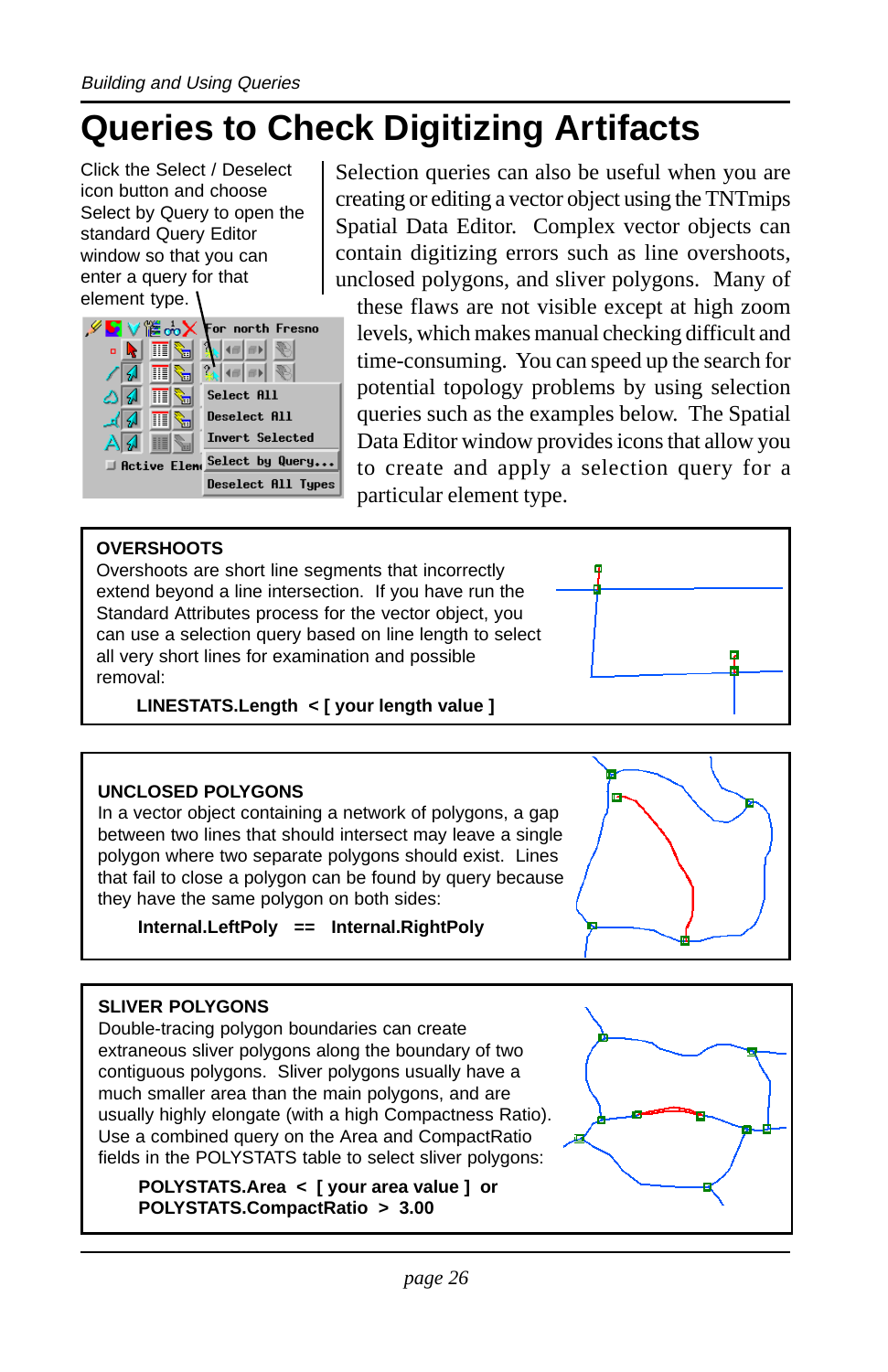### **Pan by Query**

A query executed from the Element Selection window in the Spatial Data Editor or in Spatial Data Display often selects more than one element. One of these selected elements is designated the "active" element; the active and selected elements are highlighted in different colors. Editing operations can be applied to either the active or the selected elements. You can use the Previous Selected and Next Selected icon buttons on the Element Selection window to step forward and backward through the selected set of elements, making each one active in turn. The view is automatically repositioned (if necessary) to display the current active element. This "pan by query" feature allows you to remain zoomed in to examine (and perhaps edit) each element while easily stepping through the selected set.



The exercises in this Getting Started booklet have introduced the fundamentals of the structure and syntax of database queries for use in TNTmips, TNTedit, and TNTview. The query language is a subset of the Spatial Manipulation Language (SML) used in TNTmips, and shares the same syntax. In addition to the documentation on queries cited on page 2, you may wish to consult the SML documentation in TNTmips Reference Manual for additional programming hints to expand your query capabilities.

#### STEPS  $\boxtimes$  restore the View and

- Group Controls windows ⊠ open the Vector Object
- Display Controls window  $\boxtimes$  set the Select option in
- the Lines panel to All and click [OK]
- $\boxtimes$  open the Options menu in the Spatial Data Display View window and make sure that the Show Scale / Position option is turned on
- $\boxtimes$  type "5000" in the Scale text box at the bottom of the View window, and press <Enter>
- $\boxtimes$  click the Show Details icon button on the Layer icon row
- $\boxtimes$  click the Select icon button for lines



#### $\boxtimes$  click the Select / Deselect icon button for lines, and choose Select by Query from the dropdown menu

 $\boxtimes$  enter the following query in the Query Editor:

LINESTATS.Length < 50

 $\boxtimes$  click [Apply] on the Select by Query window  $\boxtimes$  click the Next

Selected icon button